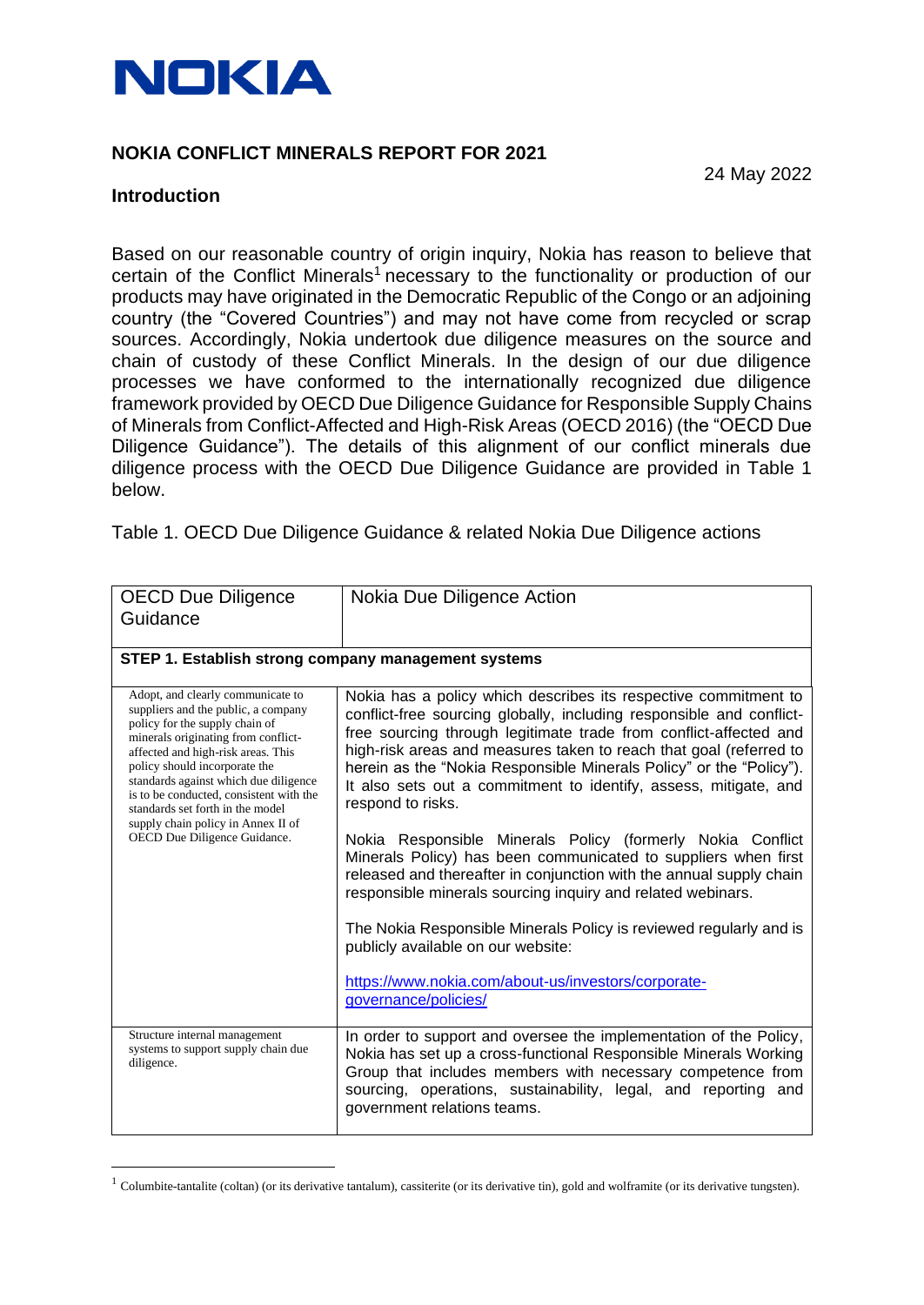|                                                                                                                                                                                                                                                                                                     | The supply chain inquiry is carried out through the internal<br>responsible minerals sourcing deployment team in cooperation with<br>a global network of sourcing managers, and the results are<br>periodically reviewed with Sourcing and Quality leadership (Supply<br>Quality Monthly Business Reviews and Supply Chain and Sourcing<br>Sustainability Governance Team) and Sustainability Council (cross-<br>functional committee for sustainability governance composed of<br>group ESG management and senior leaders from business units).                                                                                                                                                                                                                                                                                                                                                                                                                                                                                                                                                                                                                                                                                                                                  |
|-----------------------------------------------------------------------------------------------------------------------------------------------------------------------------------------------------------------------------------------------------------------------------------------------------|-----------------------------------------------------------------------------------------------------------------------------------------------------------------------------------------------------------------------------------------------------------------------------------------------------------------------------------------------------------------------------------------------------------------------------------------------------------------------------------------------------------------------------------------------------------------------------------------------------------------------------------------------------------------------------------------------------------------------------------------------------------------------------------------------------------------------------------------------------------------------------------------------------------------------------------------------------------------------------------------------------------------------------------------------------------------------------------------------------------------------------------------------------------------------------------------------------------------------------------------------------------------------------------|
| Establish a system of controls and<br>transparency over the mineral supply<br>chain. This includes a chain of custody or<br>a traceability system or the identification<br>of upstream actors in the supply chain.<br>This may be implemented through<br>participation in industry-driven programs. | Nokia's system of controls and transparency is a combination of<br>internal activities, work with direct suppliers and reliance on joint<br>industry programs such as the Responsible Minerals Initiative (the<br>"RMI"). As an RMI member company, Nokia is familiar with the rigor<br>and development of the audit protocol that led to the RMI<br>Responsible Minerals Assurance Process in accordance with an<br>internationally accepted standard: OECD Due Diligence Guidance<br>for Responsible Supply Chains of Minerals from Conflict-Affected<br>and High-Risk Areas, 2nd Edition. Furthermore, the mutual<br>recognition between the RMI Responsible Minerals Assurance<br>Process audit and the Responsible Jewellery Council's Chain of<br>Custody certification and London Bullion Market Association's<br>Responsible Gold Programme establish these programs as<br>internationally<br>accepted<br>standards.<br>industry                                                                                                                                                                                                                                                                                                                                          |
|                                                                                                                                                                                                                                                                                                     | Nokia starts its reasonable country of origin inquiry by a scoping of<br>its suppliers, for which the product data management system and<br>spend data is used to determine which of the suppliers are relevant<br>for the responsible minerals supply chain inquiry.                                                                                                                                                                                                                                                                                                                                                                                                                                                                                                                                                                                                                                                                                                                                                                                                                                                                                                                                                                                                             |
|                                                                                                                                                                                                                                                                                                     | In order to identify the smelters and refiners in our supply chain and<br>country of origin data, Nokia conducts a supply chain survey using<br>the RMI conflict minerals reporting template and reviews gathered<br>information against that provided by RMI and its Responsible<br>Minerals Assurance Process ("RMAP").                                                                                                                                                                                                                                                                                                                                                                                                                                                                                                                                                                                                                                                                                                                                                                                                                                                                                                                                                         |
|                                                                                                                                                                                                                                                                                                     | RMI publishes the Conformant Smelter and Refiner lists which<br>represent the smelters and refiners that have successfully<br>completed an assessment against the applicable RMAP standard<br>or an equivalent cross-recognized assessment. The assessment<br>evaluates the auditee's due diligence systems and processes to<br>conform with the RMAP standards. This assessment is done by an<br>independent third-party audit. RMI also provides country of origin<br>data for members, which has been aggregated due to confidential<br>business information concerns (which conforms to the OECD<br>Guidance specified in Step 5). This is reasonable because the<br>country of the material's origin is thoroughly examined in the audit<br>process, even if the origin's more specific location is not published.<br>Therefore, reliance on the aggregated country list constitutes a<br>reasonable inquiry into the material's country of origin. The data on<br>which we rely for certain statements in this conflict minerals report<br>is obtained through our membership in the RMI.<br>In addition to RMI sources Nokia also conducts independent<br>research into country of origin information for the smelters that are<br>not yet part of RMI RMAP audit process. |
|                                                                                                                                                                                                                                                                                                     | To help to address risks beyond those associated with conflict, such<br>as social, environmental and human rights risks, smelters are also<br>requested to participate and update Risk Readiness Assessment of<br>the RMI.                                                                                                                                                                                                                                                                                                                                                                                                                                                                                                                                                                                                                                                                                                                                                                                                                                                                                                                                                                                                                                                        |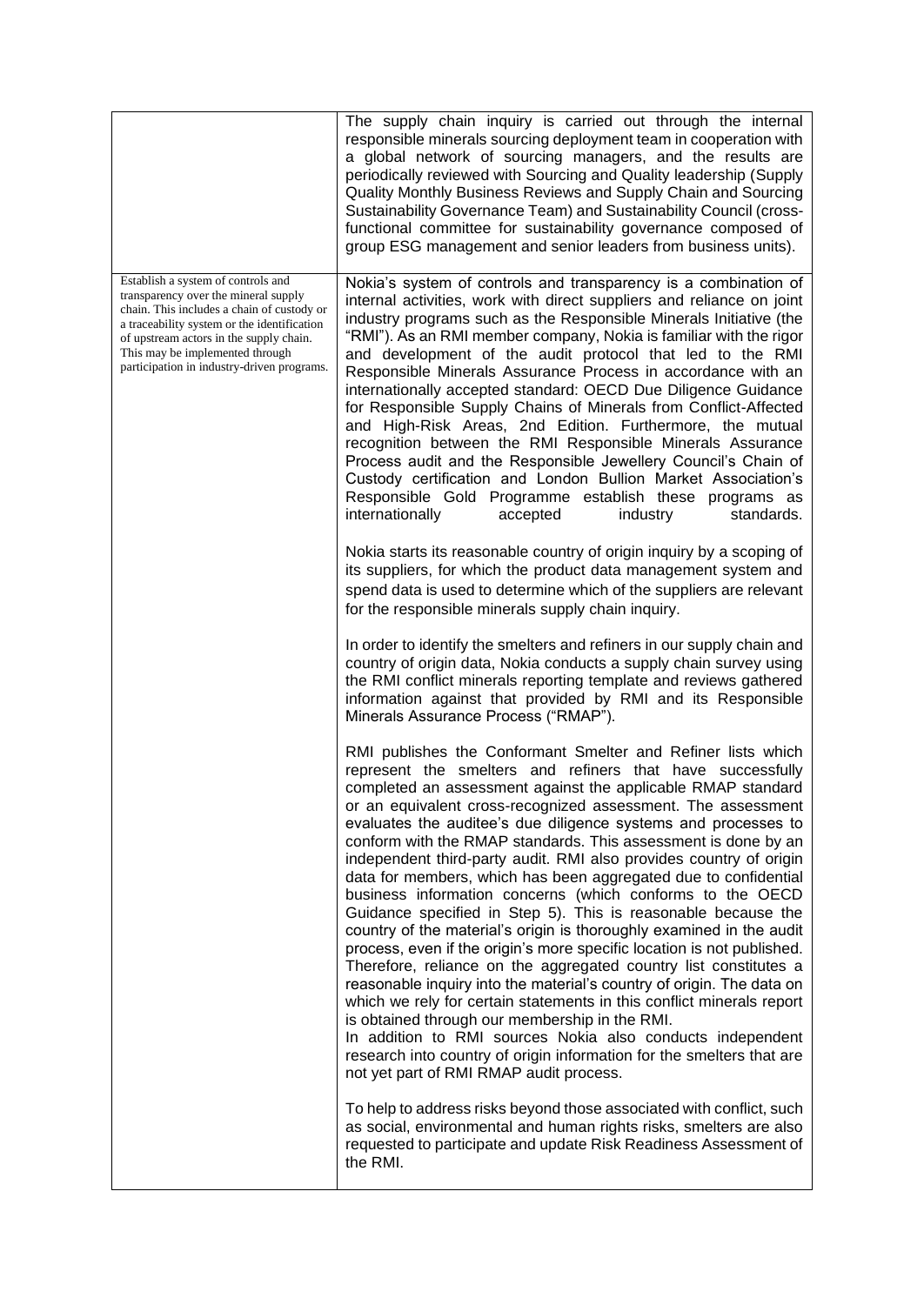| Strengthen company engagement with<br>suppliers. A conflict minerals policy<br>should be incorporated into contracts<br>and/or agreements with suppliers. Where<br>possible, assist suppliers in building<br>capacities with a view to improving due<br>diligence performance. | Nokia's approach is to establish long-term relationships with<br>suppliers, seek sustainable solutions, and work with suppliers to<br>drive improvements. Nokia has incorporated the principles outlined<br>in the Policy into Nokia Supplier Requirements which are part of<br>Quality appendix to standard supplier agreements. Nokia reserves<br>the right to assess its suppliers against its supplier requirements.<br>Nokia provides support for suppliers in the form of detailed feedback<br>on their conflict minerals reporting template, and corrective action<br>plans are agreed as necessary. Nokia also encourages suppliers to<br>participate in and support multi stakeholder forums and conflict-free<br>sourcing initiatives. Nokia has also conducted several dedicated<br>information-sharing live webinar sessions and one-to-one sessions<br>with suppliers to further explain our responsible minerals<br>requirements and risk mitigation.                                                                                                                                                                                                                                                                                                                                                                                             |
|--------------------------------------------------------------------------------------------------------------------------------------------------------------------------------------------------------------------------------------------------------------------------------|-----------------------------------------------------------------------------------------------------------------------------------------------------------------------------------------------------------------------------------------------------------------------------------------------------------------------------------------------------------------------------------------------------------------------------------------------------------------------------------------------------------------------------------------------------------------------------------------------------------------------------------------------------------------------------------------------------------------------------------------------------------------------------------------------------------------------------------------------------------------------------------------------------------------------------------------------------------------------------------------------------------------------------------------------------------------------------------------------------------------------------------------------------------------------------------------------------------------------------------------------------------------------------------------------------------------------------------------------------------------|
| Establish a company-level, or industry-<br>wide, grievance mechanism as an early-<br>warning risk-awareness system.                                                                                                                                                            | Concerns and violations of the Policy can be reported to Nokia through<br>our official grievance channels:<br>Email: ethics@nokia.com<br>Online: https://nokiaethics.alertline.com                                                                                                                                                                                                                                                                                                                                                                                                                                                                                                                                                                                                                                                                                                                                                                                                                                                                                                                                                                                                                                                                                                                                                                              |
|                                                                                                                                                                                                                                                                                | Phone: https://nokiaethics.alertline.com/clientlnfo/7782/phone.pdf<br>Suppliers and other external parties are encouraged to contact their<br>regular sourcing channel or Conflict-Free Sourcing team email<br>(conflict free sourcing.team@nokia.com) if they wish to seek<br>guidance on the application of the Policy approach, or if they wish<br>to report suspected abuse. They, and other external stakeholders,<br>may also report problems or concerns to the Nokia ethics alert line.<br>At the industry level, grievances can also be reported to RMI's<br>Channel<br>Grievance<br>at:<br>http://www.responsiblemineralsinitiative.org/responsible-minerals-<br>assurance-process/grievance-mechanism/ Nokia<br>receives<br>- a<br>periodic overview of the grievance received by RMI and considers<br>this under risk management. In 2021 there were 17 grievances<br>reported via RMI Grievance Channel which were all follow up<br>grievances from issues reported in previous years and one<br>grievance (follow up from 2020 incident) directly to Nokia. RMI<br>grievances are reviewed in line with RMI Grievance handling<br>process and direct grievance was addressed directly with the<br>smelter who was requested to conduct additional due-diligence<br>activities. Corrective actions requested from the smelter were<br>followed up. |
| STEP 2. Identify and assess risk in the supply chain                                                                                                                                                                                                                           |                                                                                                                                                                                                                                                                                                                                                                                                                                                                                                                                                                                                                                                                                                                                                                                                                                                                                                                                                                                                                                                                                                                                                                                                                                                                                                                                                                 |
| Identify and assess risks in their<br>supply chain as recommended in the<br>Supplements.                                                                                                                                                                                       | As a downstream company Nokia is many supply chain tiers away<br>from mining activities and has no direct business relationship with<br>mining activities or metal processing facilities and therefore, in order<br>to conduct its reasonable country of origin inquiry, Nokia uses a<br>combination of actions both individually with direct suppliers, as well<br>as multilaterally with industry peers and other stakeholders.<br>With direct suppliers, the primary means for conducting the                                                                                                                                                                                                                                                                                                                                                                                                                                                                                                                                                                                                                                                                                                                                                                                                                                                                |
|                                                                                                                                                                                                                                                                                | reasonable country of origin inquiry survey through a supply chain<br>using the standard industry conflict minerals reporting template<br>(provided by RMI), with the aim of assessing the direct suppliers'<br>due diligence activities and identifying processing facilities and<br>countries of mineral origin. Nokia assesses risks by reviewing<br>supplier templates to understand their due diligence activities and<br>identified processing facilities and countries of origin, and whether<br>the minerals originated from recycled or scrap sources. In order to                                                                                                                                                                                                                                                                                                                                                                                                                                                                                                                                                                                                                                                                                                                                                                                     |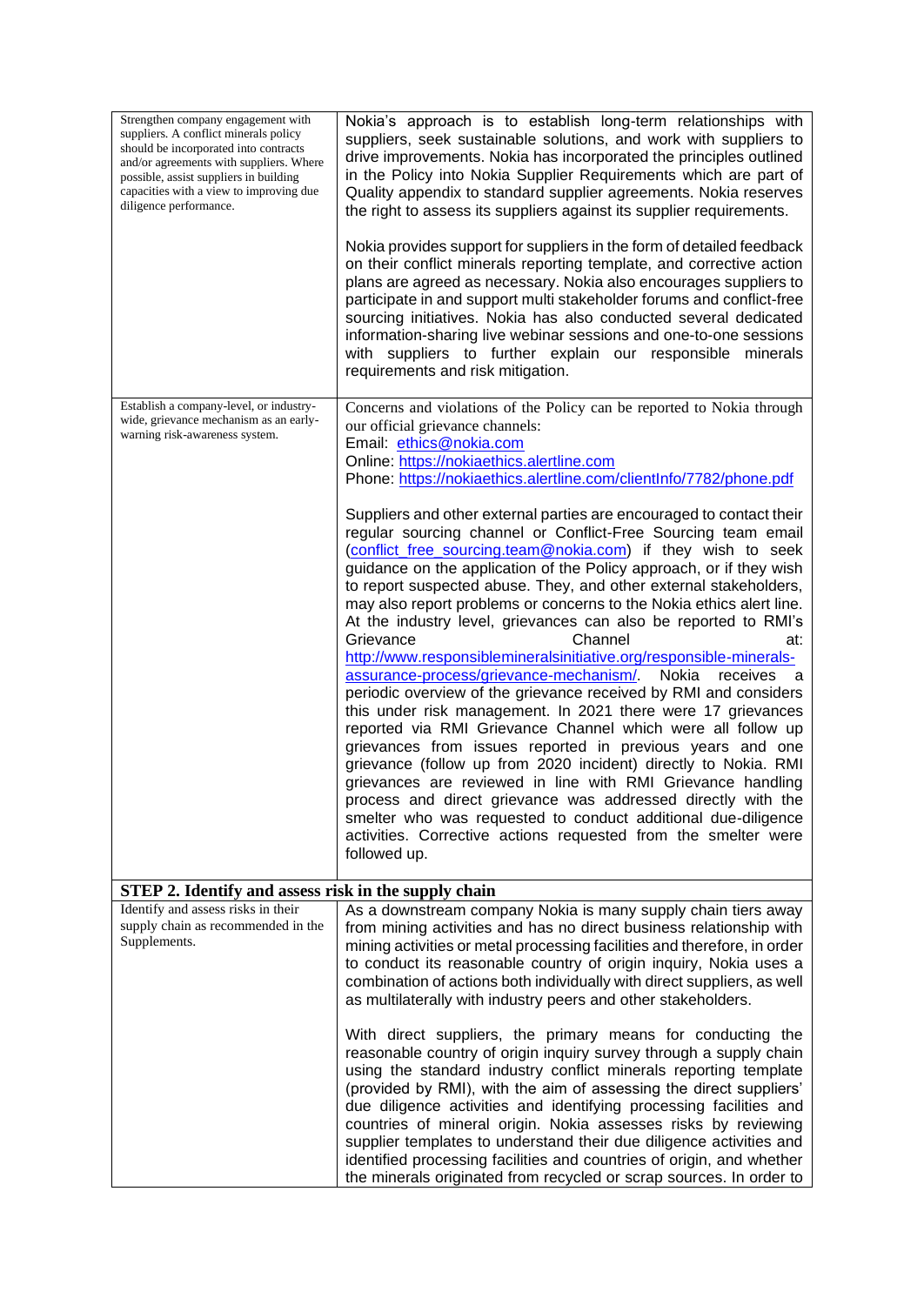|                                                                                                                                                                               | improve data quality and completeness Nokia conducts several<br>rounds of surveys with suppliers, provides feedback on supplier<br>templates and agrees on corrective actions if necessary. Reminders<br>are sent to non-responsive suppliers and an escalation process is<br>enacted when there is slow progress on supplier side on<br>improvements and meeting Nokia targets. Responsible minerals<br>conformance status is also integrated into Supplier Performance<br>Evaluation.<br>Nokia continues the risk assessment by comparing smelter data                                                                                                                                                                                                                                                                                                                                                                                                  |
|-------------------------------------------------------------------------------------------------------------------------------------------------------------------------------|-----------------------------------------------------------------------------------------------------------------------------------------------------------------------------------------------------------------------------------------------------------------------------------------------------------------------------------------------------------------------------------------------------------------------------------------------------------------------------------------------------------------------------------------------------------------------------------------------------------------------------------------------------------------------------------------------------------------------------------------------------------------------------------------------------------------------------------------------------------------------------------------------------------------------------------------------------------|
|                                                                                                                                                                               | provided by suppliers to information provided by the RMAP and<br>online research in order to verify whether the smelters and refiners<br>have been validated as conflict-free or not and to identify the<br>countries of origin of the minerals. In addition, broader social,<br>environmental and human rights risks related to upstream sourcing<br>are addressed via RMI's Risk Readiness Assessment.                                                                                                                                                                                                                                                                                                                                                                                                                                                                                                                                                  |
|                                                                                                                                                                               | STEP 3. Design and implement a strategy to respond to identified risks                                                                                                                                                                                                                                                                                                                                                                                                                                                                                                                                                                                                                                                                                                                                                                                                                                                                                    |
| Report findings of the supply chain<br>risk assessment to the designated<br>senior management of the company.                                                                 | In accordance with the Policy, the results of the annual supply chain<br>inquiry and risks identified are reported to Sourcing and Supply<br>Chain Leadership, Sustainability Council and Global Leadership<br>Team.                                                                                                                                                                                                                                                                                                                                                                                                                                                                                                                                                                                                                                                                                                                                      |
| Devise and adopt a risk management<br>plan                                                                                                                                    | To minimize the risk of tin, tantalum, tungsten or gold present in our<br>products contributing to conflict in the Covered Countries and other<br>Conflict-Affected and High-Risk Areas, we seek to conduct a<br>reasonable country of origin inquiry on a regular basis, check and<br>increase the number of validated smelters and refiners in our supply<br>chain, approach smelters directly and consider other publicly<br>available information about smelting operation and country of origin.<br>As part of risk management with our direct suppliers, we provide<br>them feedback on the quality of their conflict minerals due diligence<br>information and ask clarifying questions and demand corrective<br>actions where necessary. We have set up informational calls with<br>selected suppliers to help build their capacity, and we encourage<br>our suppliers to participate in industry activities in order to learn and<br>contribute. |
|                                                                                                                                                                               | We also conduct an audit program for the suppliers in higher risk<br>countries, such as China on their due diligence process.                                                                                                                                                                                                                                                                                                                                                                                                                                                                                                                                                                                                                                                                                                                                                                                                                             |
|                                                                                                                                                                               | When suppliers have identified in their conflict minerals survey that<br>some of the minerals originate from the Covered Countries and<br>other Conflict-Affected and High-Risk Areas, we perform additional<br>due diligence to find out as much as reasonably possible about the<br>origins of the metals. This involves asking suppliers to identify the<br>smelter or refiner that processed the material and checking whether<br>it has been validated as conflict-free. We also liaise directly with<br>smelters that have not yet been validated as conflict-free in order to<br>request mineral origin information.                                                                                                                                                                                                                                                                                                                               |
|                                                                                                                                                                               | As part of our risk management we aim to source only from<br>validated conflict-free smelters and refiners and are phasing out<br>non-conformant smelters from our supply chain.                                                                                                                                                                                                                                                                                                                                                                                                                                                                                                                                                                                                                                                                                                                                                                          |
| Implement the risk management<br>plan, monitor and track performance<br>of risk mitigation efforts and report<br>back to designated senior<br>management. This may be done in | Risk management plans, monitoring and performance tracking is<br>done in close collaboration with Business Groups Sourcing<br>organizations and followed up by the cross-functional responsible<br>minerals working group that oversees the implementation of the                                                                                                                                                                                                                                                                                                                                                                                                                                                                                                                                                                                                                                                                                         |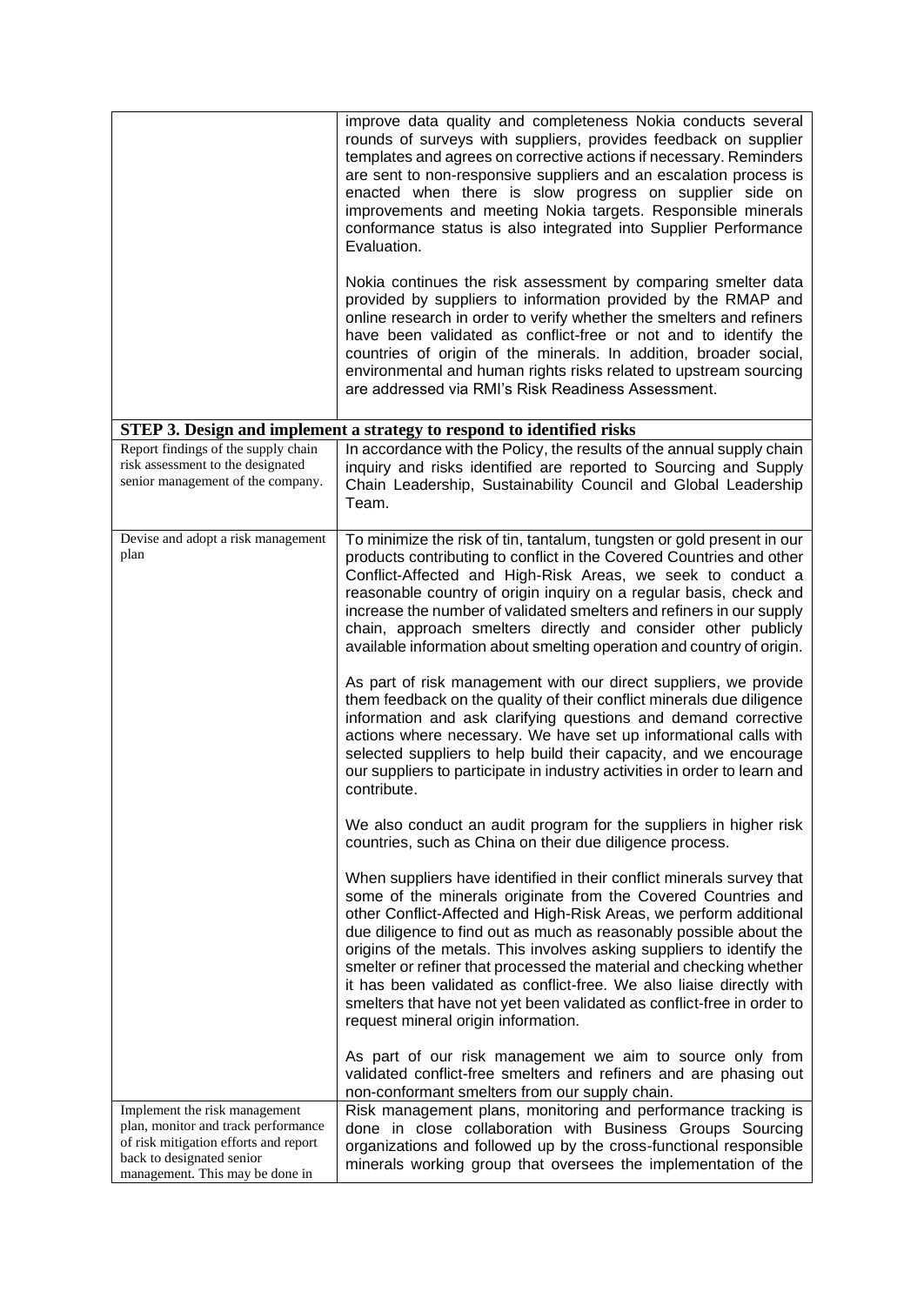| cooperation and/or consultation with<br>local and central government<br>authorities, upstream companies,                                                                                                                                                             | Policy. The results are reported to Sourcing category leaders and<br>also back to Sustainability Council.                                                                                                                                                                                                                                                                                                                                                                                                                                                                                                                                                                                                                                                                                                                                                                                                                                                                                                  |
|----------------------------------------------------------------------------------------------------------------------------------------------------------------------------------------------------------------------------------------------------------------------|------------------------------------------------------------------------------------------------------------------------------------------------------------------------------------------------------------------------------------------------------------------------------------------------------------------------------------------------------------------------------------------------------------------------------------------------------------------------------------------------------------------------------------------------------------------------------------------------------------------------------------------------------------------------------------------------------------------------------------------------------------------------------------------------------------------------------------------------------------------------------------------------------------------------------------------------------------------------------------------------------------|
| international or civil society<br>organizations and affected third-<br>parties where the risk management<br>plan is implemented and monitored<br>in conflict-affected and high-risk<br>areas.                                                                        | Where risk incidents involve direct suppliers, we carry out risk<br>management planning, monitoring and performance tracking<br>through the sourcing managers' network. In cases where risk<br>incidents do not result in corrective actions taken to our satisfaction,<br>it can ultimately result in termination of the business relationship. In<br>2021 we asked suppliers to remove 74 smelters that were not<br>conformant to RMAP and LBMA programmes.                                                                                                                                                                                                                                                                                                                                                                                                                                                                                                                                              |
|                                                                                                                                                                                                                                                                      | In cases where our regular supply chain inquiry indicates that a<br>reported smelter is sourcing materials from the Covered Countries<br>or other Conflict-Affected and High-Risk Areas, we undertake<br>additional risk management activities, such as checking the<br>reported mine of origin against industry data and public sources of<br>information, and follow-up of the status periodically.                                                                                                                                                                                                                                                                                                                                                                                                                                                                                                                                                                                                      |
|                                                                                                                                                                                                                                                                      | For smelter level and upstream related grievances, we use RMI<br>Grievance process and Nokia channels. In 2021 there were 17<br>grievances reported via RMI Grievance Channel and 1 grievance<br>directly to Nokia. RMI grievances were reviewed and addressed in<br>line with RMI Grievance handling process and direct grievance was<br>addressed directly with the smelter who was requested to conduct<br>additional due-diligence activities which were implemented by the<br>concerned smelter.                                                                                                                                                                                                                                                                                                                                                                                                                                                                                                      |
| Undertake additional fact and risk<br>assessments for risks requiring<br>mitigation, or after a change of<br>circumstances.                                                                                                                                          | In 2021 Nokia also joined an industry online delegation to the DRC<br>that included facilitated discussions with governmental leaders,<br>NGOs and local business (as a follow up for the Public Private<br>Alliance delegation visit to the DRC in 2019). We also helped to fund<br>a local program dealing with expanding children's educational<br>access and socioeconomic opportunities for their families and<br>vulnerable women (including survivors of sexual violence); and<br>work on women's leadership and reintegration into communities<br>following sexual violence strongly related to the minerals mining and<br>supply chain.                                                                                                                                                                                                                                                                                                                                                           |
|                                                                                                                                                                                                                                                                      | STEP 4. Carry out independent third-party audit of supply chain due                                                                                                                                                                                                                                                                                                                                                                                                                                                                                                                                                                                                                                                                                                                                                                                                                                                                                                                                        |
| diligence at identified points in the supply chain                                                                                                                                                                                                                   |                                                                                                                                                                                                                                                                                                                                                                                                                                                                                                                                                                                                                                                                                                                                                                                                                                                                                                                                                                                                            |
| Companies at identified points (as<br>indicated in the Supplements) in the<br>supply chain should have their due<br>diligence practices audited by<br>independent third parties. Such<br>audits may be verified by an<br>independent institutionalized<br>mechanism. | As the origin of Conflict Minerals cannot be determined after the<br>ores have been smelted or refined, smelters and refiners are in the<br>best position to determine the country of origin. Thus, the most<br>important point in the supply chain for a downstream company to<br>have third-party conflict-free validation is the smelter or refiner level.<br>For that purpose, we make use of the cross-industry conflict-free<br>smelter listing of the RMAP. The RMAP has agreed on mutual<br>cross-recognition of gold refiner audits with London Bullion Market<br>Association ("LBMA") and Responsible Jewellery Council ("RJC"),<br>and therefore refineries validated by those organizations are also<br>considered to be conflict-free. Refineries validated by LBMA and<br>RJC are reflected in the RMI list of validated smelters and refiners.<br>http://www.responsiblemineralsinitiative.org/smelters-refiners-lists/<br>We compare the aggregated smelter and refiner list of our supply |
|                                                                                                                                                                                                                                                                      | chain against the validated smelter and refiner lists provided by the<br>RMAP and LBMA. We encourage the non-validated smelters to<br>enter into the program and start the process of validation through                                                                                                                                                                                                                                                                                                                                                                                                                                                                                                                                                                                                                                                                                                                                                                                                   |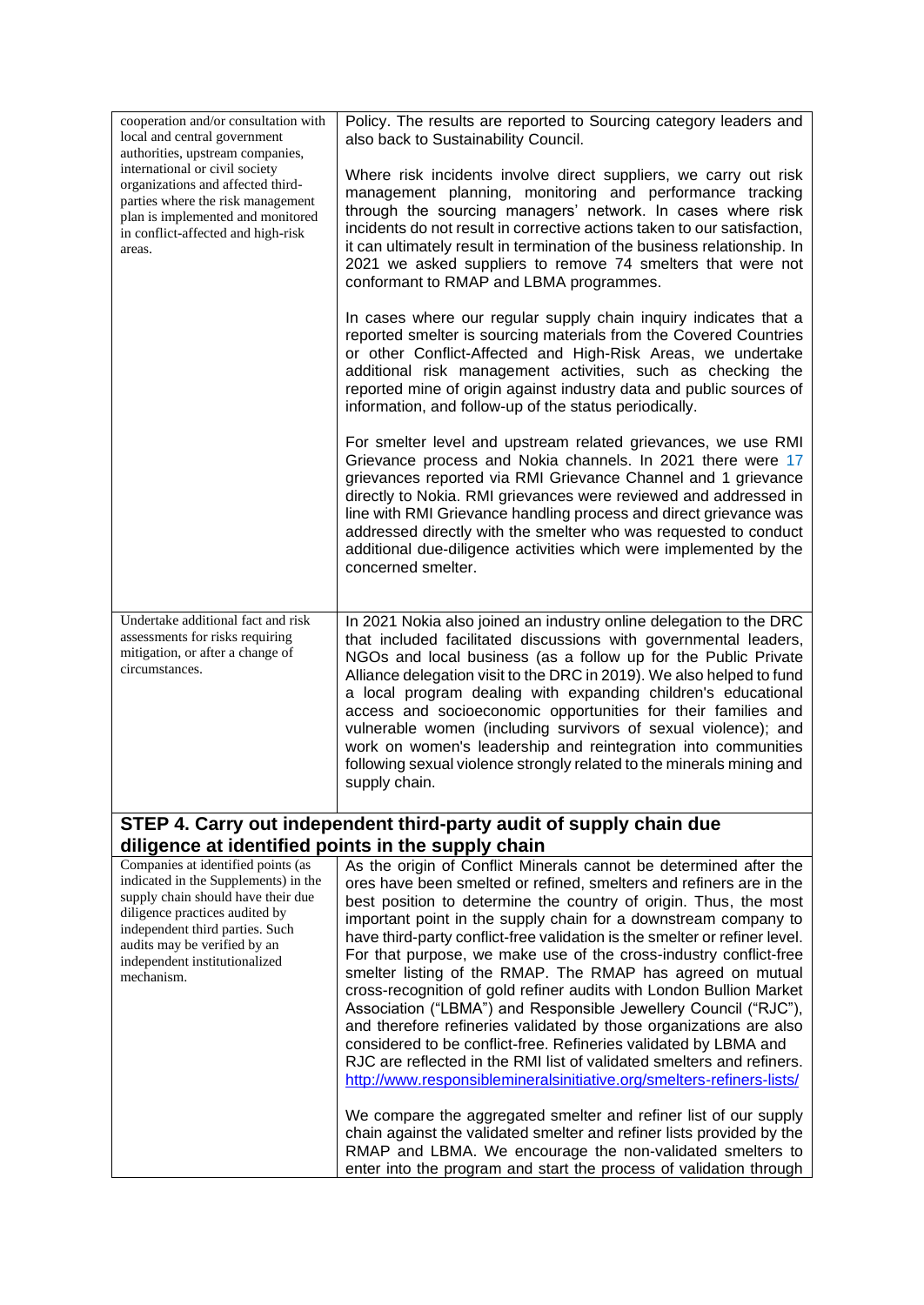|                                                                                                                                                                                                                                                                                                         | our direct outreach to smelters as well as through the respective<br>working group at RMI). Smelters that refuse to participate in the<br>industry programme are asked to be phased out by our suppliers.<br>We also audit our suppliers on their conflict minerals related<br>management system and due-diligence process. Such audits are<br>conducted by an independent third-party audit company. |
|---------------------------------------------------------------------------------------------------------------------------------------------------------------------------------------------------------------------------------------------------------------------------------------------------------|-------------------------------------------------------------------------------------------------------------------------------------------------------------------------------------------------------------------------------------------------------------------------------------------------------------------------------------------------------------------------------------------------------|
| <b>STEP 5. Report on supply chain due diligence</b>                                                                                                                                                                                                                                                     |                                                                                                                                                                                                                                                                                                                                                                                                       |
| Companies should publicly report on<br>their supply chain due diligence<br>policies and practices and may do so<br>by expanding the scope of their<br>sustainability, corporate social<br>responsibility or annual reports to<br>cover additional information on<br>mineral supply chain due diligence. | Nokia reports publicly on its due diligence policies and practices<br>in its Form SD and Conflict Minerals Report filed with the US<br>Securities and Exchange Commission, its annual sustainability<br>report (Nokia People and Planet report), Modern Slavery Report<br>and on its company website.                                                                                                 |

*As a downstream company, our due diligence measures can provide only reasonable, not absolute, assurance regarding the source and chain of custody of the Conflict Minerals. Our due diligence process is based on the necessity of seeking data from our direct suppliers and the direct suppliers seeking data within their supply chain to identify the original sources of the Conflict Minerals. We also rely to a large extent on information provided by independent third*party audit programs. Such sources of information may yield inaccurate or incomplete *information.*

### **RESULTS OF THE NOKIA SUPPLY CHAIN INQUIRY FOR 2021**

In order to conduct the reasonable country of origin inquiry, Nokia started by determining the suppliers to be in scope for the supply chain inquiry. The analysis of the material content information gathered for all products led us to conclude that small quantities of the four metals in question are present in practically all parts and components used to manufacture products in our business (such as integrated circuits, connectors, resistors, hardware assembly components, inductive components, RF MW circuits, discrete semiconductors, and capacitors).

The product data management system was used to determine which of Nokia's suppliers are relevant for the conflict minerals supply chain inquiry. Suppliers being phased-out and products sourced from third parties and subsequently resold by Nokia without influence over the manufacturing or design of such products were not in scope. Further, Nokia applied a spend threshold to exclude from the scope the suppliers accounting for relatively insignificant procurement spend.

The number of suppliers in the original scope for Nokia was 1320. Of these, 331 suppliers were above the supplier spend threshold applied by Nokia, in the aggregate representing 98% of supplier spend in original scope. Nokia approached these suppliers with the conflict minerals inquiry. The remaining suppliers were under threshold level or were in the phase-out process. The response rate for the suppliers surveyed was 99%. 54 of the suppliers surveyed did not supply materials containing Conflict Minerals.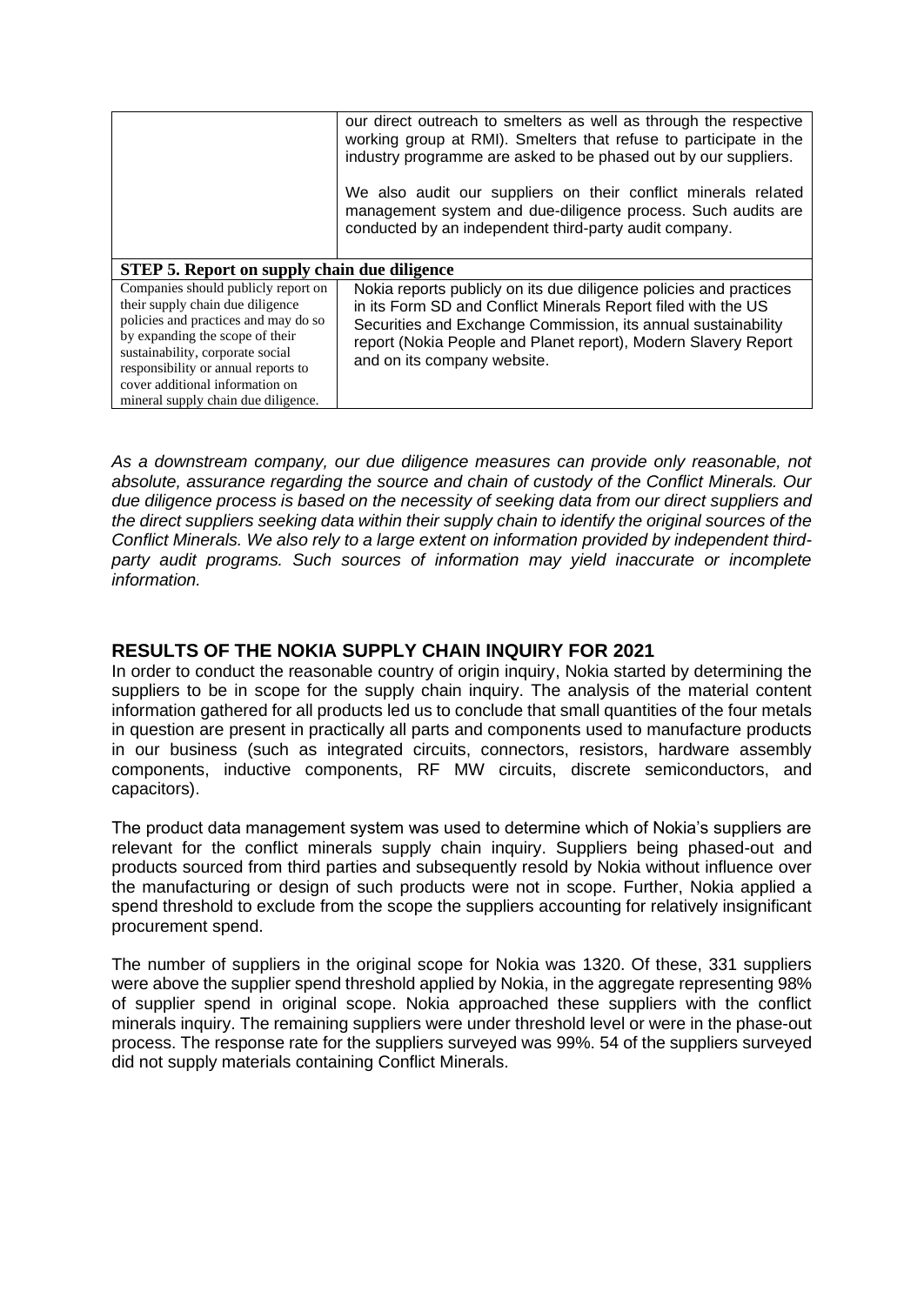

Based on our due diligence efforts we found on a supplier level that, of the suppliers in scope:

- 99% of suppliers have adopted a Responsible/Conflict Minerals Policy (100% in 2020), 81% public and 19% not public.
- Suppliers tracing all smelters (per mineral): tantalum 96%, tin 97%, tungsten 96%, gold 97%.
- Suppliers with conflict-free status (per mineral, including conflict-free status of respective reported smelters): tantalum 96%, tin 96%, tungsten 94%, gold 94%.



**Figure 1: Supplier smelter identification completion and Conflict-Free Status**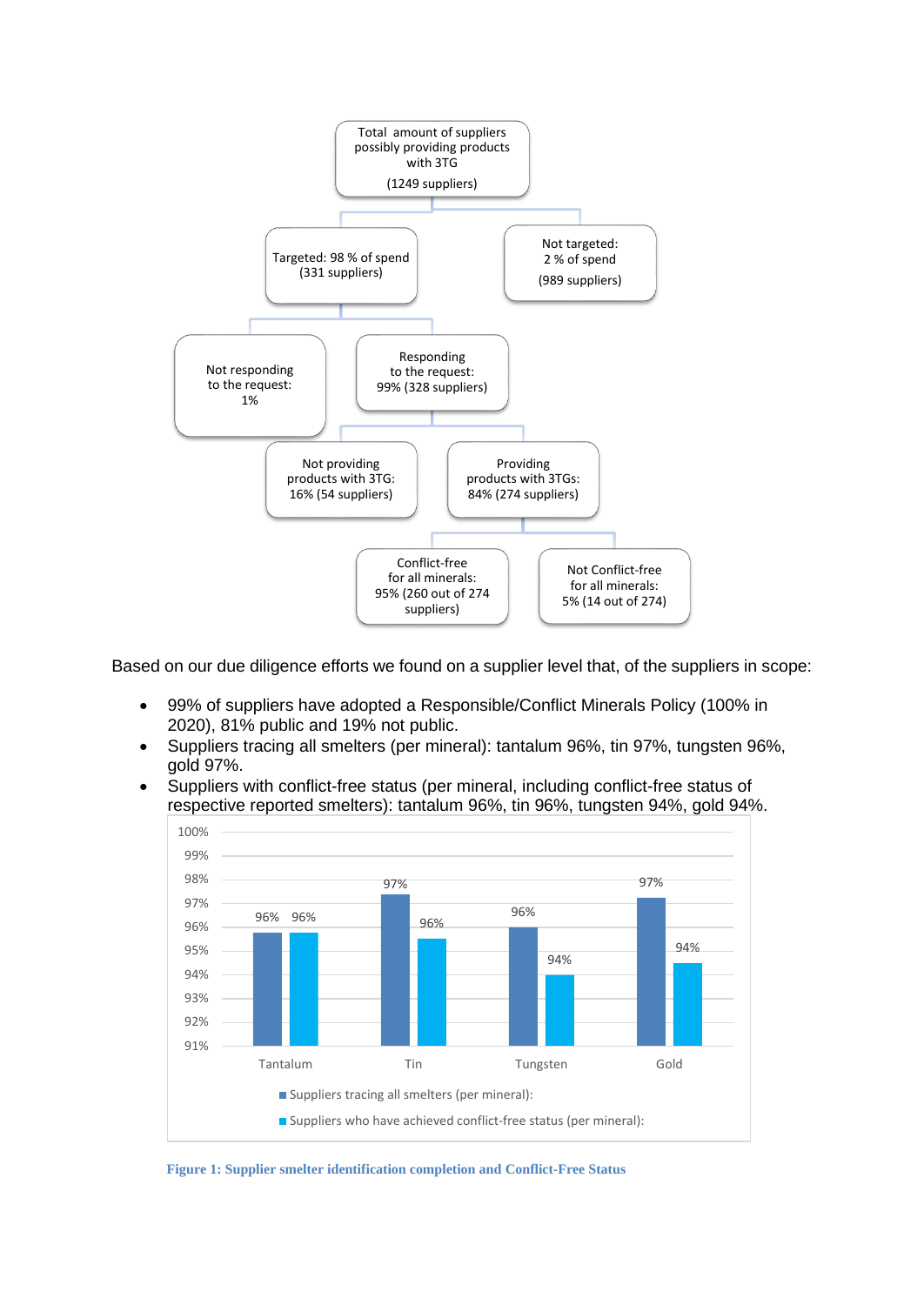Suppliers sourcing from the Covered Countries: 98% (2020: 99%)

In total, we have identified 337 smelters (308 in 2020) of the smelters:

- 71% of smelters have been validated by RMAP or mutually recognized programs (out of known smelters) (77% in 2020<sup>2</sup>): gold 63%, tantalum 100%, tin 68%, tungsten 84%.
- 78% of smelters have been validated by RMAP or mutually recognized programs or are active in the validation process (out of known smelters) (80% in 2020): gold 67%, tantalum 100%, tin 83%, tungsten 94%. Several smelters that were validated as conformant previous year, have lost their conformance status due to updated compliance protocols and are working on required improvements. Although progress on smelter compliance level is hardly visible, number of suppliers that remain to report non-conformant suppliers is 10 (13 in 2020).
- 8% of the smelters who are currently not validated by RMAP or Active towards validation are either Recyclers, or where our due- diligence have shown there is no reason to believe they are sourcing from the Covered Countries and can be reasonably considered as conflict-free.

|                 | <b>Conformant</b> | <b>Active</b> | <b>No</b><br>participation | <b>Total</b> |
|-----------------|-------------------|---------------|----------------------------|--------------|
| <b>Tantalum</b> | 36                | $\Omega$      | $\Omega$                   | 36           |
|                 | 100%              | 0%            | 0%                         |              |
| <b>Tin</b>      | 54                | 12            | 14                         |              |
|                 | 68%               | 15%           | 17%                        | 80           |
| Gold            | 109               | 6             | 57                         | 172          |
|                 | 63%               | 4%            | 33%                        |              |
|                 | 41                | 5             | 3                          |              |
| <b>Tungsten</b> | 84%               | 10%           | 6%                         | 49           |
| 240             |                   | 23            | 74                         | 337          |
| <b>Total</b>    | 71%               | 7%            | 22%                        | 100%         |

<sup>2</sup> The number of identified smelters increased from 308 in 2020 to 337 in 2021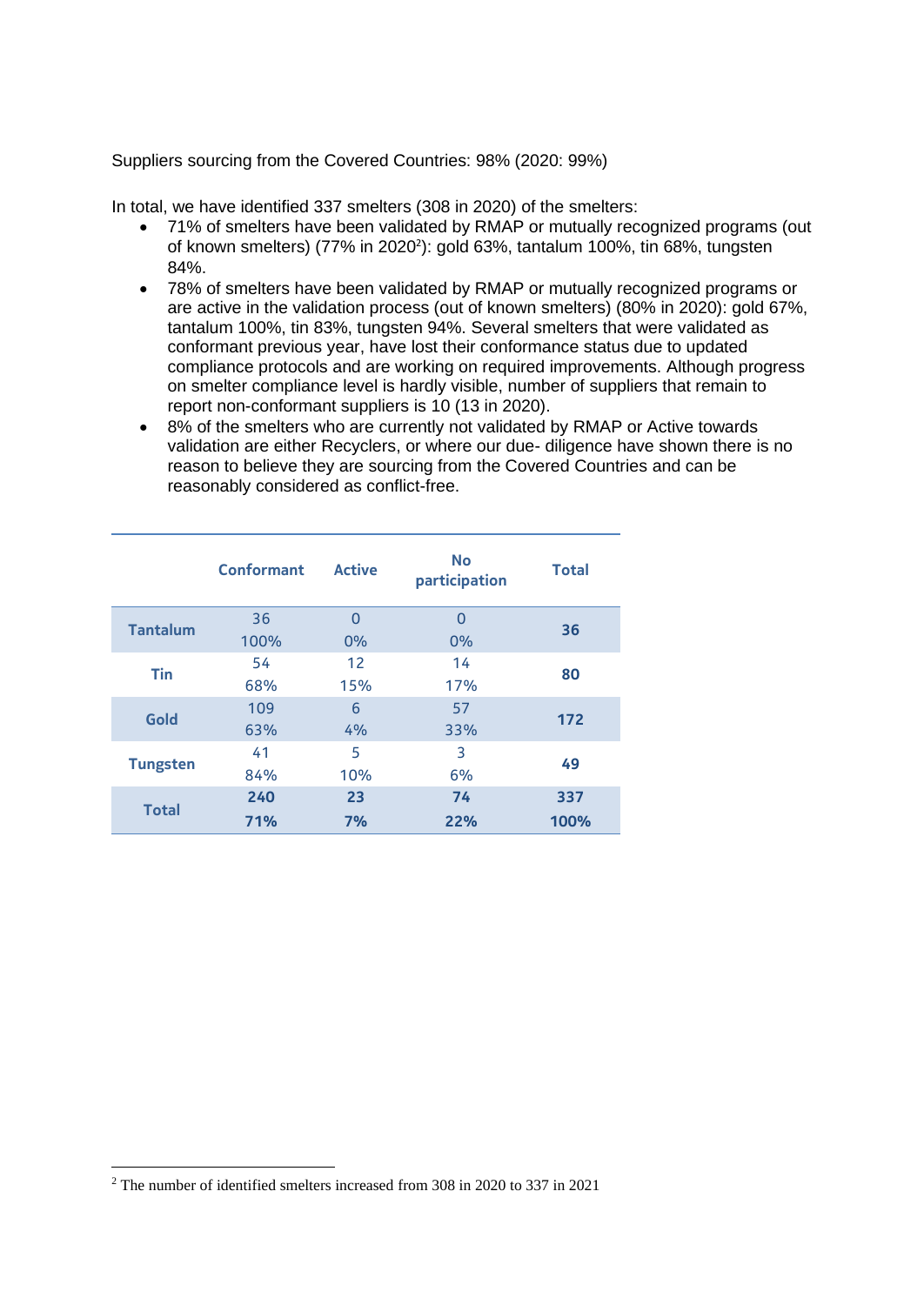

**Figure 2. Conflict-Free validation status of the 337 identified smelters**

In support of supply chain transparency, we disclose in the tables below: the processing facilities we have identified through our due diligence process as having processed conflict minerals contained in the products manufactured by Nokia and in products for which Nokia has contracted with third parties to manufacture. The processing facilities (including smelters and refiners) are listed on an aggregated basis per metal and classified within three categories – "validated", "active", and "no public participation in validation program". Smelter validation status is based on Responsible Minerals Initiative data as of January 27, 2022.

## **Responsible Minerals Assurance Process (RMAP) or LBMA Conformant Processing Facilities**

The smelters and refiners identified as part of our reasonable country of origin inquiry and validated as conformant according to RMAP protocol:

| <b>Metal</b> | <b>Smelter ID</b> | <b>Standard Smelter Name</b>                                  | <b>Country Location</b>  |
|--------------|-------------------|---------------------------------------------------------------|--------------------------|
| Gold         | CID000015         | <b>Advanced Chemical Company</b>                              | UNITED STATES OF AMERICA |
| Gold         | CID000019         | Aida Chemical Industries Co., Ltd.                            | <b>JAPAN</b>             |
| Gold         | CID000035         | Allgemeine Gold-und Silberscheideanstalt A.G.                 | <b>GERMANY</b>           |
| Gold         | CID000041         | Almalyk Mining and Metallurgical Complex (AMMC)               | <b>UZBEKISTAN</b>        |
| Gold         | CID000058         | AngloGold Ashanti Corrego do Sitio Mineracao                  | <b>BRAZIL</b>            |
| Gold         | CID000077         | Argor-Heraeus S.A.                                            | SWITZERLAND              |
| Gold         | CID000082         | Asahi Pretec Corp.                                            | <b>JAPAN</b>             |
| Gold         | CID000090         | Asaka Riken Co., Ltd.                                         | <b>JAPAN</b>             |
| Gold         | CID000113         | Aurubis AG                                                    | <b>GERMANY</b>           |
| Gold         | CID000128         | Bangko Sentral ng Pilipinas (Central Bank of the Philippines) | <b>PHILIPPINES</b>       |
| Gold         | CID000157         | <b>Boliden AB</b>                                             | SWEDEN                   |
| Gold         | CID000176         | C. Hafner GmbH + Co. KG                                       | <b>GERMANY</b>           |
| Gold         | CID000185         | CCR Refinery - Glencore Canada Corporation                    | CANADA                   |
| Gold         | CID000189         | Cendres + Metaux S.A.                                         | SWITZERLAND              |
| Gold         | CID000233         | Chimet S.p.A.                                                 | <b>ITALY</b>             |
| Gold         | CID000264         | Chugai Mining                                                 | <b>JAPAN</b>             |
| Gold         | CID000359         | DSC (Do Sung Corporation)                                     | KOREA, REPUBLIC OF       |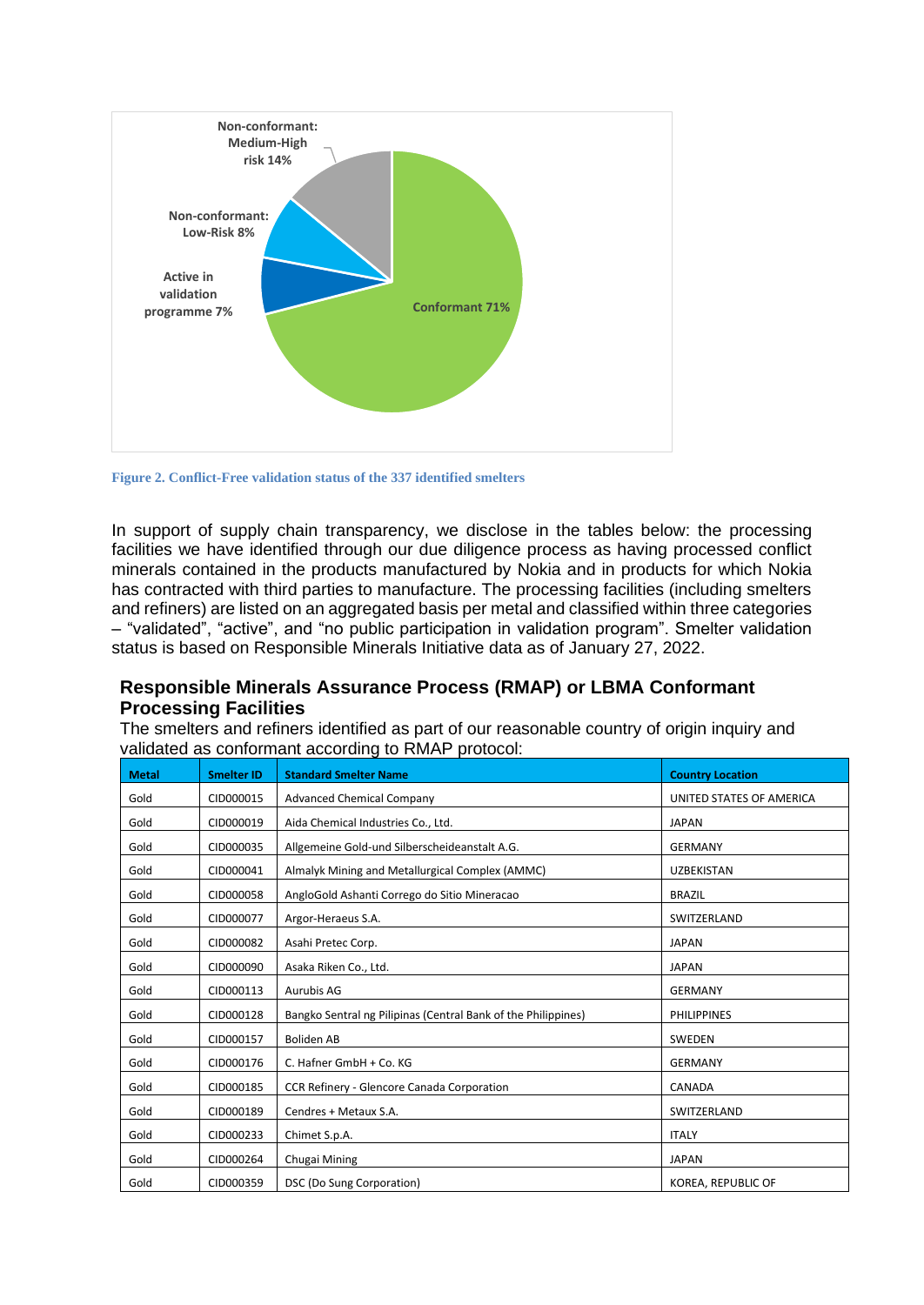| Gold | CID000362 | DODUCO Contacts and Refining GmbH                                              | <b>GERMANY</b>            |
|------|-----------|--------------------------------------------------------------------------------|---------------------------|
| Gold | CID000401 | Dowa                                                                           | <b>JAPAN</b>              |
| Gold | CID000425 | Eco-System Recycling Co., Ltd. East Plant                                      | JAPAN                     |
| Gold | CID000493 | JSC Novosibirsk Refinery                                                       | <b>RUSSIAN FEDERATION</b> |
| Gold | CID000689 | LT Metal Ltd.                                                                  | KOREA, REPUBLIC OF        |
| Gold | CID000694 | Heimerle + Meule GmbH                                                          | <b>GERMANY</b>            |
| Gold | CID000707 | Heraeus Metals Hong Kong Ltd.                                                  | <b>CHINA</b>              |
| Gold | CID000711 | Heraeus Germany GmbH Co. KG                                                    | <b>GERMANY</b>            |
| Gold | CID000801 | Inner Mongolia Qiankun Gold and Silver Refinery Share Co., Ltd.                | <b>CHINA</b>              |
| Gold | CID000807 | Ishifuku Metal Industry Co., Ltd.                                              | <b>JAPAN</b>              |
| Gold | CID000814 | Istanbul Gold Refinery                                                         | <b>TURKEY</b>             |
| Gold | CID000823 | Japan Mint                                                                     | JAPAN                     |
| Gold | CID000855 | Jiangxi Copper Co., Ltd.                                                       | <b>CHINA</b>              |
| Gold | CID000920 | Asahi Refining USA Inc.                                                        | UNITED STATES OF AMERICA  |
| Gold | CID000924 | Asahi Refining Canada Ltd.                                                     | CANADA                    |
| Gold | CID000929 | <b>JSC Uralelectromed</b>                                                      | RUSSIAN FEDERATION        |
| Gold | CID000937 | JX Nippon Mining & Metals Co., Ltd.                                            | <b>JAPAN</b>              |
| Gold | CID000957 | Kazzinc                                                                        | KAZAKHSTAN                |
| Gold | CID000969 | Kennecott Utah Copper LLC                                                      | UNITED STATES OF AMERICA  |
| Gold | CID000981 | Kojima Chemicals Co., Ltd.                                                     | JAPAN                     |
| Gold | CID001078 | LS-NIKKO Copper Inc.                                                           | KOREA, REPUBLIC OF        |
| Gold | CID001113 | Materion                                                                       | UNITED STATES OF AMERICA  |
| Gold | CID001119 | Matsuda Sangyo Co., Ltd.                                                       | <b>JAPAN</b>              |
| Gold | CID001147 | Metalor Technologies (Suzhou) Ltd.                                             | <b>CHINA</b>              |
| Gold | CID001149 | Metalor Technologies (Hong Kong) Ltd.                                          | <b>CHINA</b>              |
| Gold | CID001152 | Metalor Technologies (Singapore) Pte., Ltd.                                    | SINGAPORE                 |
| Gold | CID001153 | Metalor Technologies S.A.                                                      | SWITZERLAND               |
| Gold | CID001157 | Metalor USA Refining Corporation                                               | UNITED STATES OF AMERICA  |
| Gold | CID001161 | Metalurgica Met-Mex Penoles S.A. De C.V.                                       | <b>MEXICO</b>             |
| Gold | CID001188 | Mitsubishi Materials Corporation                                               | <b>JAPAN</b>              |
| Gold | CID001193 | Mitsui Mining and Smelting Co., Ltd.                                           | <b>JAPAN</b>              |
| Gold | CID001204 | Moscow Special Alloys Processing Plant                                         | <b>RUSSIAN FEDERATION</b> |
| Gold | CID001220 | Nadir Metal Rafineri San. Ve Tic. A.S.                                         | <b>TURKEY</b>             |
| Gold | CID001236 | Navoi Mining and Metallurgical Combinat                                        | <b>UZBEKISTAN</b>         |
| Gold | CID001259 | Nihon Material Co., Ltd.                                                       | <b>JAPAN</b>              |
| Gold | CID001325 | Ohura Precious Metal Industry Co., Ltd.                                        | JAPAN                     |
| Gold | CID001326 | OJSC "The Gulidov Krasnoyarsk Non-Ferrous Metals Plant" (OJSC<br>Krastsvetmet) | RUSSIAN FEDERATION        |
| Gold | CID001352 | PAMP S.A.                                                                      | SWITZERLAND               |
| Gold | CID001386 | Prioksky Plant of Non-Ferrous Metals                                           | RUSSIAN FEDERATION        |
| Gold | CID001397 | PT Aneka Tambang (Persero) Tbk                                                 | <b>INDONESIA</b>          |
| Gold | CID001498 | PX Precinox S.A.                                                               | SWITZERLAND               |
| Gold | CID001512 | Rand Refinery (Pty) Ltd.                                                       | SOUTH AFRICA              |
| Gold | CID001534 | Royal Canadian Mint                                                            | CANADA                    |
| Gold | CID001555 | Samduck Precious Metals                                                        | KOREA, REPUBLIC OF        |
|      |           |                                                                                |                           |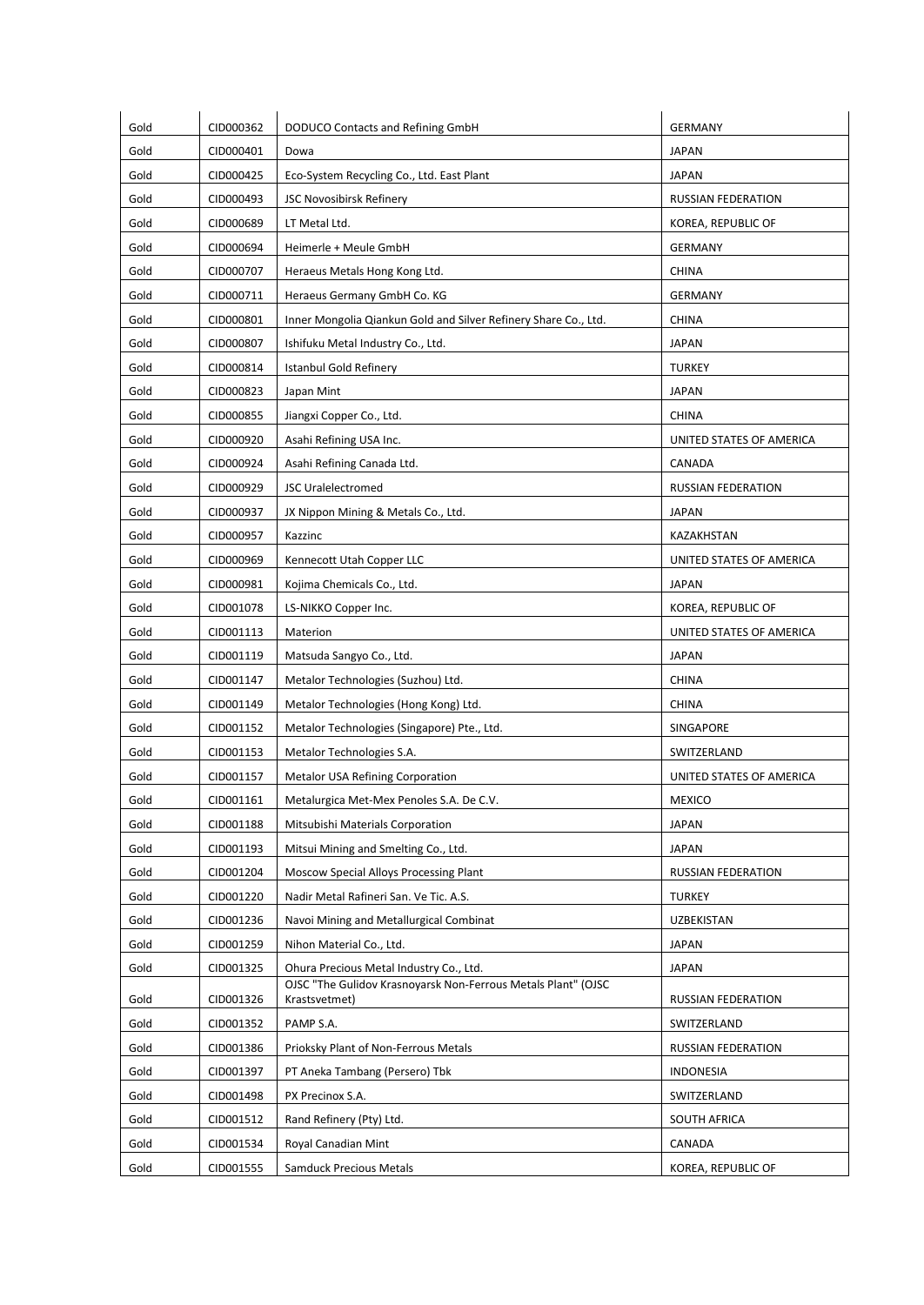| Gold | CID001585 | SEMPSA Joyeria Plateria S.A.                                | <b>SPAIN</b>              |
|------|-----------|-------------------------------------------------------------|---------------------------|
| Gold | CID001622 | Shandong Zhaojin Gold & Silver Refinery Co., Ltd.           | <b>CHINA</b>              |
| Gold | CID001736 | Sichuan Tianze Precious Metals Co., Ltd.                    | <b>CHINA</b>              |
| Gold | CID001756 | SOE Shyolkovsky Factory of Secondary Precious Metals        | RUSSIAN FEDERATION        |
| Gold | CID001761 | Solar Applied Materials Technology Corp.                    | TAIWAN, PROVINCE OF CHINA |
| Gold | CID001798 | Sumitomo Metal Mining Co., Ltd.                             | <b>JAPAN</b>              |
| Gold | CID001875 | Tanaka Kikinzoku Kogyo K.K.                                 | <b>JAPAN</b>              |
| Gold | CID001916 | Shandong Gold Smelting Co., Ltd.                            | <b>CHINA</b>              |
| Gold | CID001938 | Tokuriki Honten Co., Ltd.                                   | <b>JAPAN</b>              |
| Gold | CID001955 | Torecom                                                     | KOREA, REPUBLIC OF        |
| Gold | CID001980 | Umicore S.A. Business Unit Precious Metals Refining         | <b>BELGIUM</b>            |
| Gold | CID001993 | United Precious Metal Refining, Inc.                        | UNITED STATES OF AMERICA  |
| Gold | CID002003 | Valcambi S.A.                                               | SWITZERLAND               |
| Gold | CID002030 | Western Australian Mint (T/a The Perth Mint)                | <b>AUSTRALIA</b>          |
| Gold | CID002100 | Yamakin Co., Ltd.                                           | <b>JAPAN</b>              |
| Gold | CID002129 | Yokohama Metal Co., Ltd.                                    | <b>JAPAN</b>              |
| Gold | CID002224 | Zhongyuan Gold Smelter of Zhongjin Gold Corporation         | <b>CHINA</b>              |
| Gold | CID002243 | Gold Refinery of Zijin Mining Group Co., Ltd.               | <b>CHINA</b>              |
| Gold | CID002290 | SAFINA A.S.                                                 | <b>CZECHIA</b>            |
| Gold | CID002314 | Umicore Precious Metals Thailand                            | THAILAND                  |
| Gold | CID002459 | Geib Refining Corporation                                   | UNITED STATES OF AMERICA  |
| Gold | CID002509 | MMTC-PAMP India Pvt., Ltd.                                  | <b>INDIA</b>              |
| Gold | CID002511 | KGHM Polska Miedz Spolka Akcyjna                            | <b>POLAND</b>             |
| Gold | CID002516 | Singway Technology Co., Ltd.                                | TAIWAN, PROVINCE OF CHINA |
| Gold | CID002560 | Al Etihad Gold Refinery DMCC                                | UNITED ARAB EMIRATES      |
| Gold | CID002561 | <b>Emirates Gold DMCC</b>                                   | UNITED ARAB EMIRATES      |
| Gold | CID002580 | T.C.A S.p.A                                                 | <b>ITALY</b>              |
| Gold | CID002582 | REMONDIS PMR B.V.                                           | NETHERLANDS               |
| Gold | CID002605 | Korea Zinc Co., Ltd.                                        | KOREA, REPUBLIC OF        |
| Gold | CID002606 | <b>Marsam Metals</b>                                        | <b>BRAZIL</b>             |
| Gold | CID002615 | TOO Tau-Ken-Altyn                                           | KAZAKHSTAN                |
| Gold | CID002761 | SAAMP                                                       | <b>FRANCE</b>             |
| Gold | CID002762 | L'Orfebre S.A.                                              | <b>ANDORRA</b>            |
| Gold | CID002763 | 8853 S.p.A.                                                 | <b>ITALY</b>              |
| Gold | CID002765 | Italpreziosi                                                | <b>ITALY</b>              |
| Gold | CID002777 | SAXONIA Edelmetalle GmbH                                    | <b>GERMANY</b>            |
| Gold | CID002778 | WIELAND Edelmetalle GmbH                                    | <b>GERMANY</b>            |
| Gold | CID002779 | Ogussa Osterreichische Gold- und Silber-Scheideanstalt GmbH | <b>AUSTRIA</b>            |
| Gold | CID002863 | <b>Bangalore Refinery</b>                                   | <b>INDIA</b>              |
| Gold | CID002918 | SungEel HiMetal Co., Ltd.                                   | KOREA, REPUBLIC OF        |
| Gold | CID002919 | Planta Recuperadora de Metales SpA                          | <b>CHILE</b>              |
| Gold | CID002973 | Safimet S.p.A                                               | <b>ITALY</b>              |
| Gold | CID003189 | NH Recytech Company                                         | KOREA, REPUBLIC OF        |
| Gold | CID003424 | Eco-System Recycling Co., Ltd. North Plant                  | <b>JAPAN</b>              |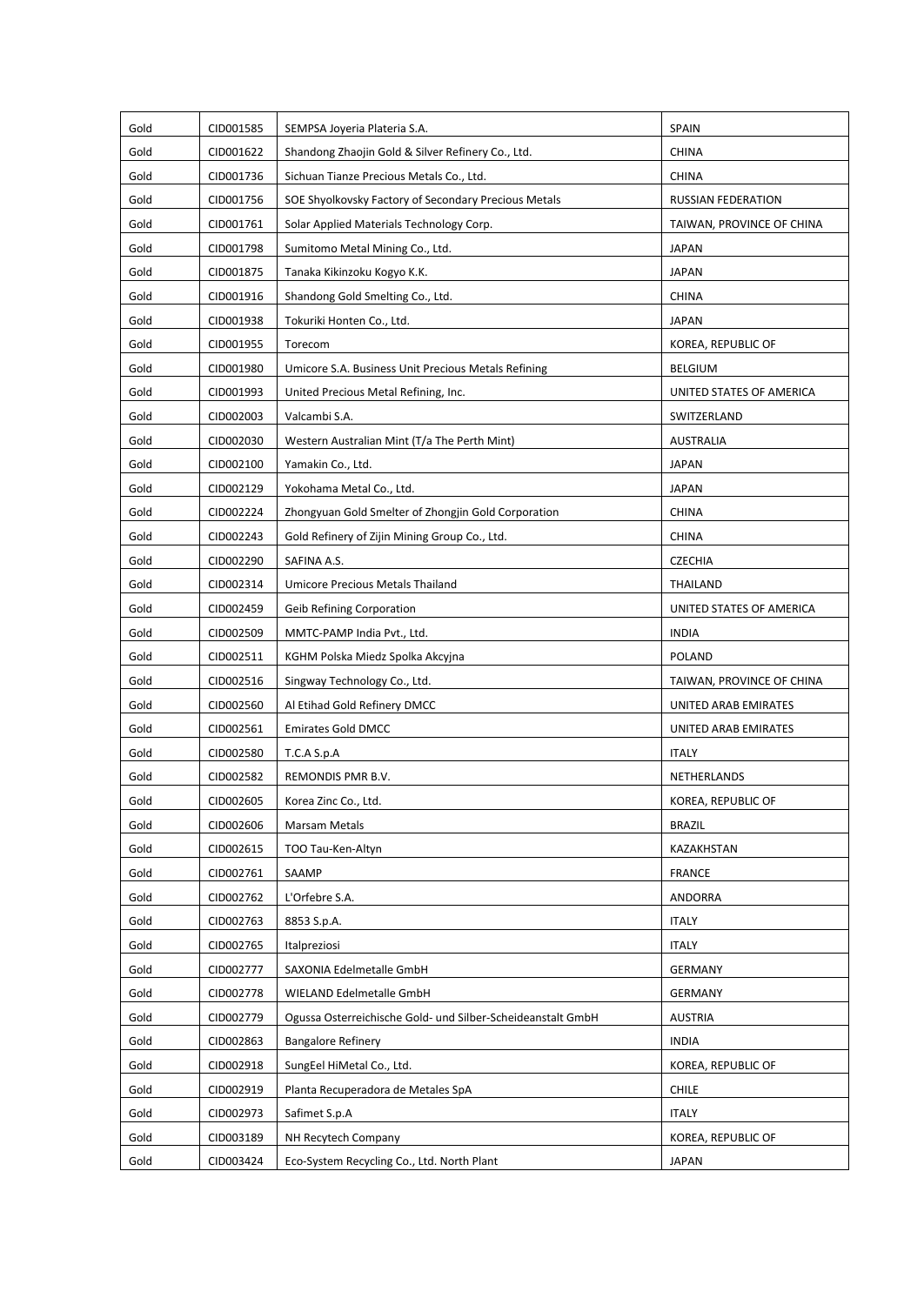| Gold     | CID003425 | Eco-System Recycling Co., Ltd. West Plant            | <b>JAPAN</b>                 |
|----------|-----------|------------------------------------------------------|------------------------------|
| Gold     | CID003575 | Metal Concentrators SA (Pty) Ltd.                    | SOUTH AFRICA                 |
| Tantalum | CID000211 | Changsha South Tantalum Niobium Co., Ltd.            | <b>CHINA</b>                 |
| Tantalum | CID000456 | Exotech Inc.                                         | UNITED STATES OF AMERICA     |
| Tantalum | CID000460 | F&X Electro-Materials Ltd.                           | <b>CHINA</b>                 |
| Tantalum | CID000616 | XIMEI RESOURCES (GUANGDONG) LIMITED                  | <b>CHINA</b>                 |
| Tantalum | CID000914 | JiuJiang JinXin Nonferrous Metals Co., Ltd.          | <b>CHINA</b>                 |
| Tantalum | CID000917 | Jiujiang Tanbre Co., Ltd.                            | <b>CHINA</b>                 |
| Tantalum | CID001076 | <b>AMG Brasil</b>                                    | <b>BRAZIL</b>                |
| Tantalum | CID001163 | Metallurgical Products India Pvt., Ltd.              | <b>INDIA</b>                 |
| Tantalum | CID001175 | Mineracao Taboca S.A.                                | <b>BRAZIL</b>                |
| Tantalum | CID001192 | Mitsui Mining and Smelting Co., Ltd.                 | <b>JAPAN</b>                 |
| Tantalum | CID001200 | <b>NPM Silmet AS</b>                                 | <b>ESTONIA</b>               |
| Tantalum | CID001277 | Ningxia Orient Tantalum Industry Co., Ltd.           | <b>CHINA</b>                 |
| Tantalum | CID001508 | QuantumClean                                         | UNITED STATES OF AMERICA     |
| Tantalum | CID001522 | Yanling Jincheng Tantalum & Niobium Co., Ltd.        | <b>CHINA</b>                 |
| Tantalum | CID001769 | Solikamsk Magnesium Works OAO                        | RUSSIAN FEDERATION           |
| Tantalum | CID001869 | Taki Chemical Co., Ltd.                              | <b>JAPAN</b>                 |
| Tantalum | CID001891 | <b>Telex Metals</b>                                  | UNITED STATES OF AMERICA     |
| Tantalum | CID001969 | Ulba Metallurgical Plant JSC                         | KAZAKHSTAN                   |
| Tantalum | CID002492 | Hengyang King Xing Lifeng New Materials Co., Ltd.    | <b>CHINA</b>                 |
| Tantalum | CID002504 | D Block Metals, LLC                                  | UNITED STATES OF AMERICA     |
| Tantalum | CID002505 | FIR Metals & Resource Ltd.                           | <b>CHINA</b>                 |
| Tantalum | CID002506 | Jiujiang Zhongao Tantalum & Niobium Co., Ltd.        | <b>CHINA</b>                 |
| Tantalum | CID002508 | XinXing HaoRong Electronic Material Co., Ltd.        | <b>CHINA</b>                 |
| Tantalum | CID002512 | Jiangxi Dinghai Tantalum & Niobium Co., Ltd.         | <b>CHINA</b>                 |
| Tantalum | CID002539 | KEMET de Mexico                                      | <b>MEXICO</b>                |
| Tantalum | CID002544 | TANIOBIS Co., Ltd.                                   | THAILAND                     |
| Tantalum | CID002545 | <b>TANIOBIS GmbH</b>                                 | <b>GERMANY</b>               |
| Tantalum | CID002547 | H.C. Starck Hermsdorf GmbH                           | <b>GERMANY</b>               |
| Tantalum | CID002548 | H.C. Starck Inc.                                     | UNITED STATES OF AMERICA     |
| Tantalum | CID002549 | TANIOBIS Japan Co., Ltd.                             | JAPAN                        |
| Tantalum | CID002550 | TANIOBIS Smelting GmbH & Co. KG                      | <b>GERMANY</b>               |
| Tantalum | CID002557 | Global Advanced Metals Boyertown                     | UNITED STATES OF AMERICA     |
| Tantalum | CID002558 | Global Advanced Metals Aizu                          | <b>JAPAN</b>                 |
| Tantalum | CID002707 | Resind Industria e Comercio Ltda.                    | <b>BRAZIL</b>                |
| Tantalum | CID002842 | Jiangxi Tuohong New Raw Material                     | <b>CHINA</b>                 |
| Tantalum | CID003583 | RFH Yancheng Jinye New Material Technology Co., Ltd. | <b>CHINA</b>                 |
| Tin      | CID000228 | Chenzhou Yunxiang Mining and Metallurgy Co., Ltd.    | <b>CHINA</b>                 |
| Tin      | CID000292 | Alpha                                                | UNITED STATES OF AMERICA     |
| Tin      | CID000402 | Dowa                                                 | JAPAN                        |
|          |           |                                                      | BOLIVIA (PLURINATIONAL STATE |
| Tin      | CID000438 | <b>EM Vinto</b>                                      | OF)                          |
| Tin      | CID000468 | Fenix Metals                                         | POLAND                       |
| Tin      | CID000538 | Gejiu Non-Ferrous Metal Processing Co., Ltd.         | CHINA                        |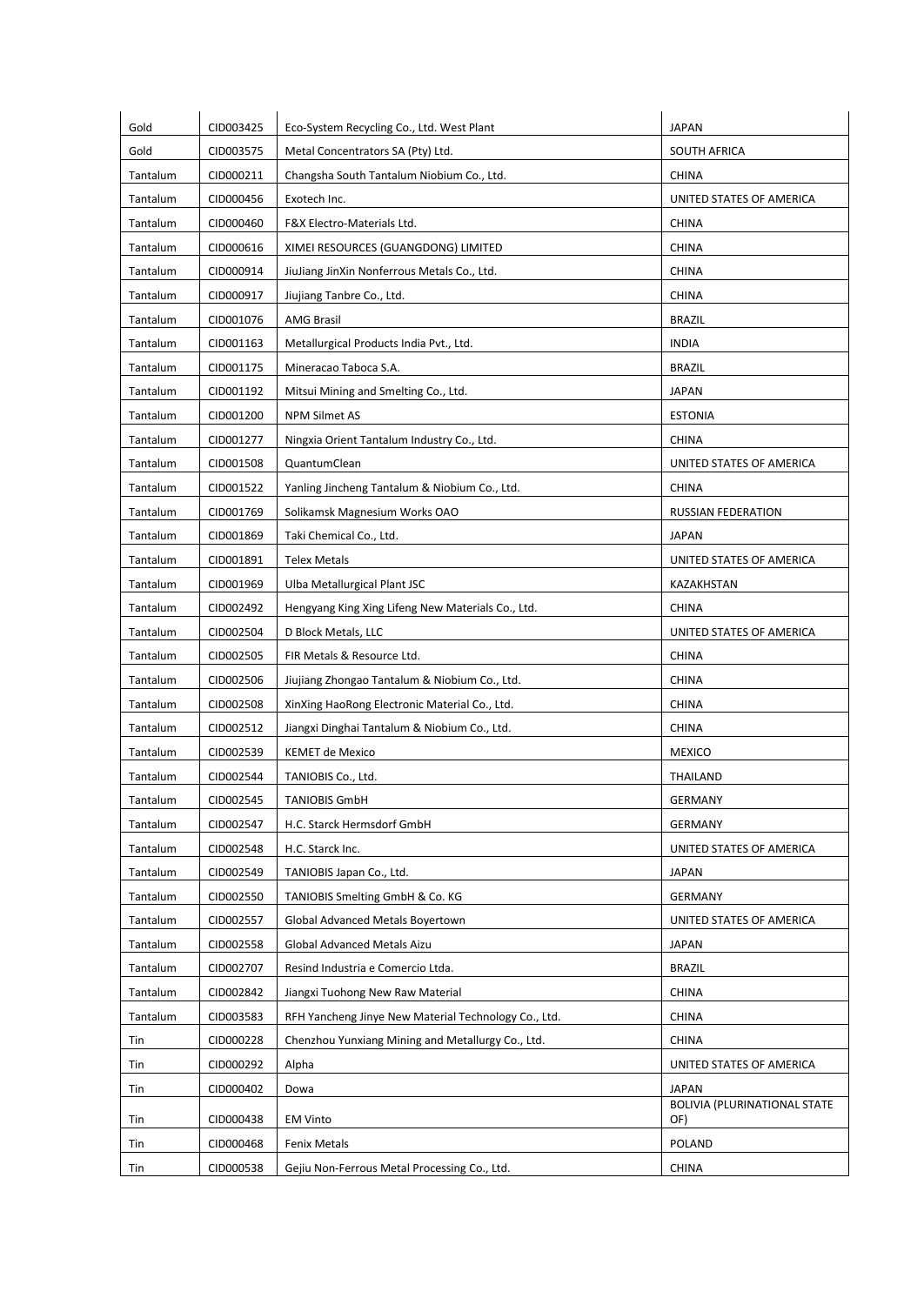| Tin        | CID000555              | Gejiu Zili Mining And Metallurgy Co., Ltd.                                                  | CHINA                               |
|------------|------------------------|---------------------------------------------------------------------------------------------|-------------------------------------|
| Tin        | CID000942              | Gejiu Kai Meng Industry and Trade LLC                                                       | <b>CHINA</b>                        |
| Tin        | CID001070              | China Tin Group Co., Ltd.                                                                   | <b>CHINA</b>                        |
| Tin        | CID001105              | Malaysia Smelting Corporation (MSC)                                                         | MALAYSIA                            |
| Tin        | CID001142              | Metallic Resources, Inc.                                                                    | UNITED STATES OF AMERICA            |
| Tin        | CID001173              | Mineracao Taboca S.A.                                                                       | <b>BRAZIL</b>                       |
| Tin        | CID001182              | Minsur                                                                                      | PERU                                |
| Tin        | CID001191              | Mitsubishi Materials Corporation                                                            | JAPAN                               |
| Tin        | CID001231              | Jiangxi New Nanshan Technology Ltd.                                                         | <b>CHINA</b>                        |
| Tin        | CID001314              | O.M. Manufacturing (Thailand) Co., Ltd.                                                     | <b>THAILAND</b>                     |
| Tin        | CID001337              | Operaciones Metalurgicas S.A.                                                               | BOLIVIA (PLURINATIONAL STATE<br>OF) |
| Tin        | CID001399              | PT Artha Cipta Langgeng                                                                     | <b>INDONESIA</b>                    |
| Tin        | CID001402              | PT Babel Inti Perkasa                                                                       | <b>INDONESIA</b>                    |
| Tin        | CID001406              | PT Babel Surya Alam Lestari                                                                 | <b>INDONESIA</b>                    |
| Tin        | CID001453              | PT Mitra Stania Prima                                                                       | <b>INDONESIA</b>                    |
| Tin        | CID001458              | PT Prima Timah Utama                                                                        | <b>INDONESIA</b>                    |
| Tin        | CID001460              | PT Refined Bangka Tin                                                                       | <b>INDONESIA</b>                    |
| Tin        | CID001463              | PT Sariwiguna Binasentosa                                                                   | <b>INDONESIA</b>                    |
| Tin        | CID001468              | PT Stanindo Inti Perkasa                                                                    | <b>INDONESIA</b>                    |
| Tin        | CID001477              | PT Timah Tbk Kundur                                                                         | <b>INDONESIA</b>                    |
| Tin        | CID001482              | PT Timah Tbk Mentok                                                                         | <b>INDONESIA</b>                    |
|            | CID001490              | PT Tinindo Inter Nusa                                                                       | <b>INDONESIA</b>                    |
| Tin<br>Tin | CID001539              |                                                                                             | TAIWAN, PROVINCE OF CHINA           |
| Tin        | CID001758              | Rui Da Hung<br>Soft Metais Ltda.                                                            | <b>BRAZIL</b>                       |
|            |                        |                                                                                             |                                     |
| Tin        | CID001898              | Thaisarco                                                                                   | THAILAND                            |
| Tin<br>Tin | CID001908<br>CID002036 | Gejiu Yunxin Nonferrous Electrolysis Co., Ltd.<br>White Solder Metalurgia e Mineracao Ltda. | <b>CHINA</b><br><b>BRAZIL</b>       |
|            |                        | Yunnan Chengfeng Non-ferrous Metals Co., Ltd.                                               |                                     |
| Tin        | CID002158<br>CID002468 |                                                                                             | <b>CHINA</b>                        |
| Tin<br>Tin | CID002500              | Magnu's Minerais Metais e Ligas Ltda.<br>Melt Metais e Ligas S.A.                           | <b>BRAZIL</b><br><b>BRAZIL</b>      |
|            | CID002503              | PT ATD Makmur Mandiri Jaya                                                                  | INDONESIA                           |
| Tin<br>Tin | CID002517              | O.M. Manufacturing Philippines, Inc.                                                        | <b>PHILIPPINES</b>                  |
| Tin        | CID002696              | PT Cipta Persada Mulia                                                                      | <b>INDONESIA</b>                    |
|            |                        |                                                                                             |                                     |
| Tin        | CID002706              | Resind Industria e Comercio Ltda.                                                           | <b>BRAZIL</b>                       |
| Tin        | CID002773              | Metallo Belgium N.V.<br>Metallo Spain S.L.U.                                                | <b>BELGIUM</b>                      |
| Tin        | CID002774              |                                                                                             | <b>SPAIN</b>                        |
| Tin        | CID002834              | Thai Nguyen Mining and Metallurgy Co., Ltd.                                                 | <b>VIET NAM</b>                     |
| Tin        | CID002835              | PT Menara Cipta Mulia                                                                       | INDONESIA                           |
| Tin        | CID002844              | HuiChang Hill Tin Industry Co., Ltd.                                                        | <b>CHINA</b>                        |
| Tin        | CID003116              | Guangdong Hanhe Non-Ferrous Metal Co., Ltd.                                                 | <b>CHINA</b>                        |
| Tin        | CID003190              | Chifeng Dajingzi Tin Industry Co., Ltd.                                                     | <b>CHINA</b>                        |
| Tin        | CID003205              | PT Bangka Serumpun                                                                          | <b>INDONESIA</b>                    |
| Tin        | CID003325              | Tin Technology & Refining                                                                   | UNITED STATES OF AMERICA            |
| Tin        | CID003379              | Ma'anshan Weitai Tin Co., Ltd.                                                              | <b>CHINA</b>                        |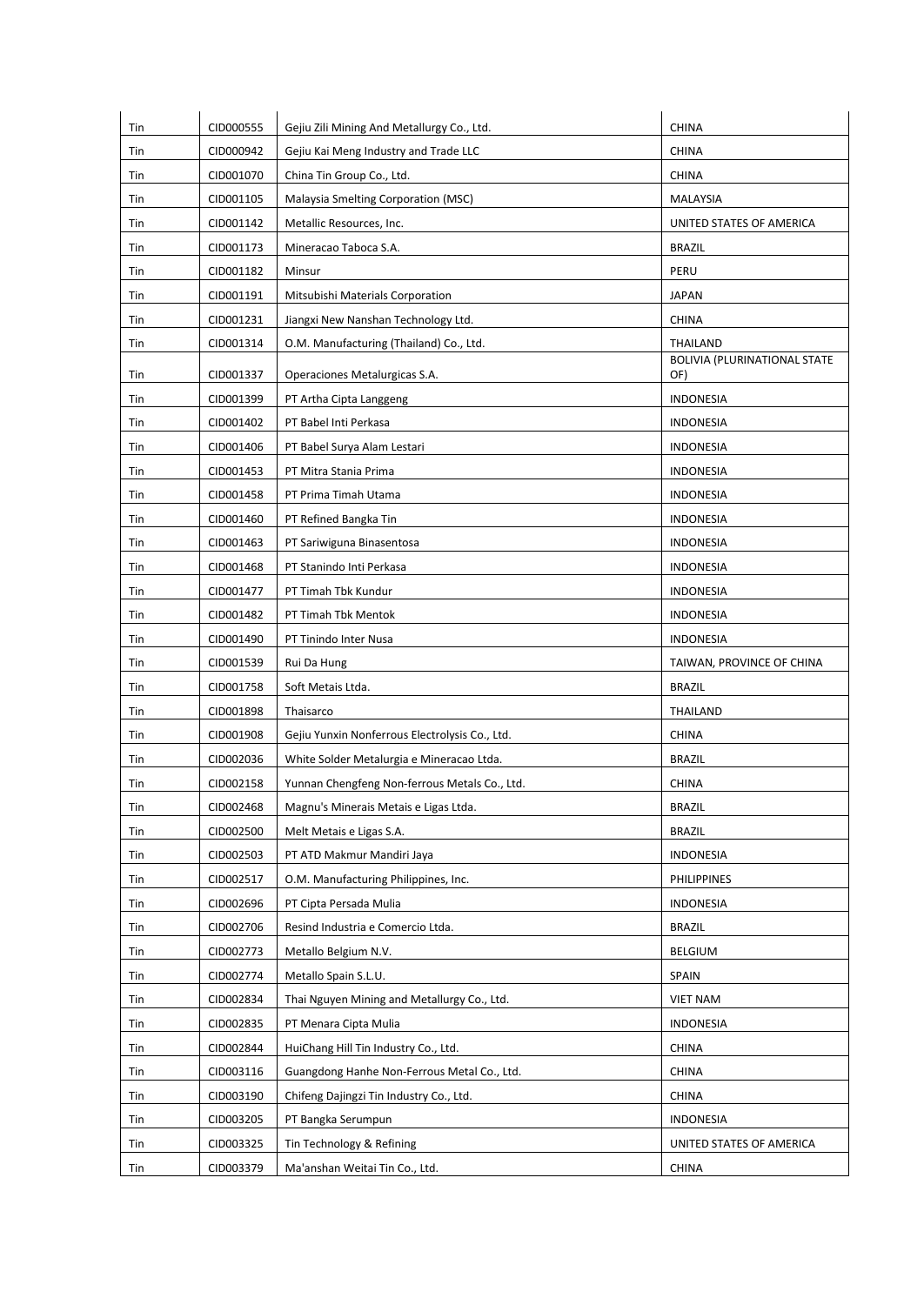| Tin      | CID003381 | PT Rajawali Rimba Perkasa                                     | <b>INDONESIA</b>          |
|----------|-----------|---------------------------------------------------------------|---------------------------|
| Tin      | CID003387 | Luna Smelter, Ltd.                                            | RWANDA                    |
| Tin      | CID003397 | Yunnan Yunfan Non-ferrous Metals Co., Ltd.                    | <b>CHINA</b>              |
| Tin      | CID003582 | Fabrica Auricchio Industria e Comercio Ltda.                  | <b>BRAZIL</b>             |
| Tungsten | CID000004 | A.L.M.T. Corp.                                                | <b>JAPAN</b>              |
| Tungsten | CID000105 | Kennametal Huntsville                                         | UNITED STATES OF AMERICA  |
| Tungsten | CID000218 | Guangdong Xianglu Tungsten Co., Ltd.                          | <b>CHINA</b>              |
| Tungsten | CID000258 | Chongyi Zhangyuan Tungsten Co., Ltd.                          | <b>CHINA</b>              |
| Tungsten | CID000568 | Global Tungsten & Powders Corp.                               | UNITED STATES OF AMERICA  |
| Tungsten | CID000766 | Hunan Chenzhou Mining Co., Ltd.                               | <b>CHINA</b>              |
| Tungsten | CID000769 | Hunan Chunchang Nonferrous Metals Co., Ltd.                   | <b>CHINA</b>              |
| Tungsten | CID000825 | Japan New Metals Co., Ltd.                                    | JAPAN                     |
| Tungsten | CID000875 | Ganzhou Huaxing Tungsten Products Co., Ltd.                   | <b>CHINA</b>              |
| Tungsten | CID000966 | Kennametal Fallon                                             | UNITED STATES OF AMERICA  |
| Tungsten | CID002044 | Wolfram Bergbau und Hutten AG                                 | <b>AUSTRIA</b>            |
| Tungsten | CID002082 | Xiamen Tungsten Co., Ltd.                                     | <b>CHINA</b>              |
| Tungsten | CID002315 | Ganzhou Jiangwu Ferrotungsten Co., Ltd.                       | <b>CHINA</b>              |
| Tungsten | CID002316 | Jiangxi Yaosheng Tungsten Co., Ltd.                           | <b>CHINA</b>              |
| Tungsten | CID002317 | Jiangxi Xinsheng Tungsten Industry Co., Ltd.                  | <b>CHINA</b>              |
| Tungsten | CID002318 | Jiangxi Tonggu Non-ferrous Metallurgical & Chemical Co., Ltd. | <b>CHINA</b>              |
| Tungsten | CID002319 | Malipo Haiyu Tungsten Co., Ltd.                               | <b>CHINA</b>              |
| Tungsten | CID002320 | Xiamen Tungsten (H.C.) Co., Ltd.                              | <b>CHINA</b>              |
| Tungsten | CID002321 | Jiangxi Gan Bei Tungsten Co., Ltd.                            | <b>CHINA</b>              |
| Tungsten | CID002494 | Ganzhou Seadragon W & Mo Co., Ltd.                            | <b>CHINA</b>              |
| Tungsten | CID002502 | Asia Tungsten Products Vietnam Ltd.                           | <b>VIET NAM</b>           |
| Tungsten | CID002513 | Chenzhou Diamond Tungsten Products Co., Ltd.                  | <b>CHINA</b>              |
| Tungsten | CID002541 | H.C. Starck Tungsten GmbH                                     | <b>GERMANY</b>            |
| Tungsten | CID002542 | TANIOBIS Smelting GmbH & Co. KG                               | <b>GERMANY</b>            |
| Tungsten | CID002543 | Masan High-Tech Materials                                     | <b>VIET NAM</b>           |
| Tungsten | CID002551 | Jiangwu H.C. Starck Tungsten Products Co., Ltd.               | <b>CHINA</b>              |
| Tungsten | CID002589 | Niagara Refining LLC                                          | UNITED STATES OF AMERICA  |
| Tungsten | CID002641 | China Molybdenum Tungsten Co., Ltd.                           | <b>CHINA</b>              |
| Tungsten | CID002645 | Ganzhou Haichuang Tungsten Co., Ltd.                          | <b>CHINA</b>              |
| Tungsten | CID002649 | Hydrometallurg, JSC                                           | RUSSIAN FEDERATION        |
| Tungsten | CID002724 | Unecha Refractory metals plant                                | RUSSIAN FEDERATION        |
| Tungsten | CID002827 | Philippine Chuangxin Industrial Co., Inc.                     | PHILIPPINES               |
| Tungsten | CID002830 | Xinfeng Huarui Tungsten & Molybdenum New Material Co., Ltd.   | <b>CHINA</b>              |
| Tungsten | CID002833 | <b>ACL Metais Eireli</b>                                      | BRAZIL                    |
| Tungsten | CID002845 | Moliren Ltd.                                                  | RUSSIAN FEDERATION        |
| Tungsten | CID003388 | KGETS Co., Ltd.                                               | KOREA, REPUBLIC OF        |
| Tungsten | CID003401 | Fujian Ganmin RareMetal Co., Ltd.                             | CHINA                     |
| Tungsten | CID003407 | Lianyou Metals Co., Ltd.                                      | TAIWAN, PROVINCE OF CHINA |
| Tungsten | CID003408 | JSC "Kirovgrad Hard Alloys Plant"                             | RUSSIAN FEDERATION        |
| Tungsten | CID003468 | Cronimet Brasil Ltda                                          | <b>BRAZIL</b>             |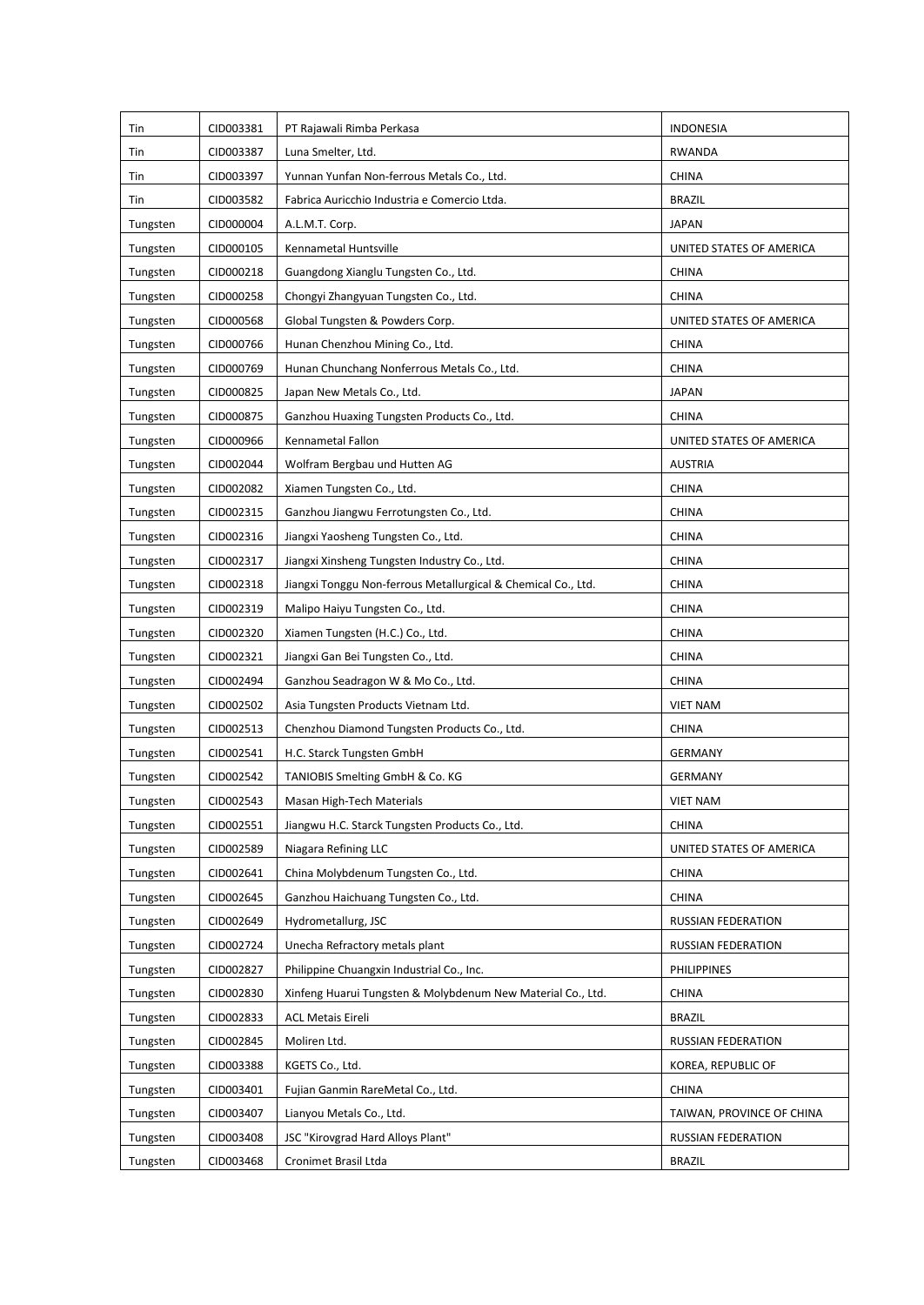| D003609<br>$ -$<br>.<br>™ngsten ⊺<br>Tungsten<br>ı Xinlu<br>Fujiar | <b>CHINA</b> |
|--------------------------------------------------------------------|--------------|
|                                                                    |              |

#### The smelters and refiners identified as part of our reasonable country of origin inquiry and validated as conformant according to LBMA Good Delivery List.

| <b>Metal</b> | <b>Smelter ID</b> | <b>Standard Smelter Name</b>                 | <b>Country Location</b> |
|--------------|-------------------|----------------------------------------------|-------------------------|
| Gold         | CID000343         | Daye Non-Ferrous Metals Mining Ltd.          | <b>CHINA</b>            |
| Gold         | CID001909         | Great Wall Precious Metals Co., Ltd. of CBPM | <b>CHINA</b>            |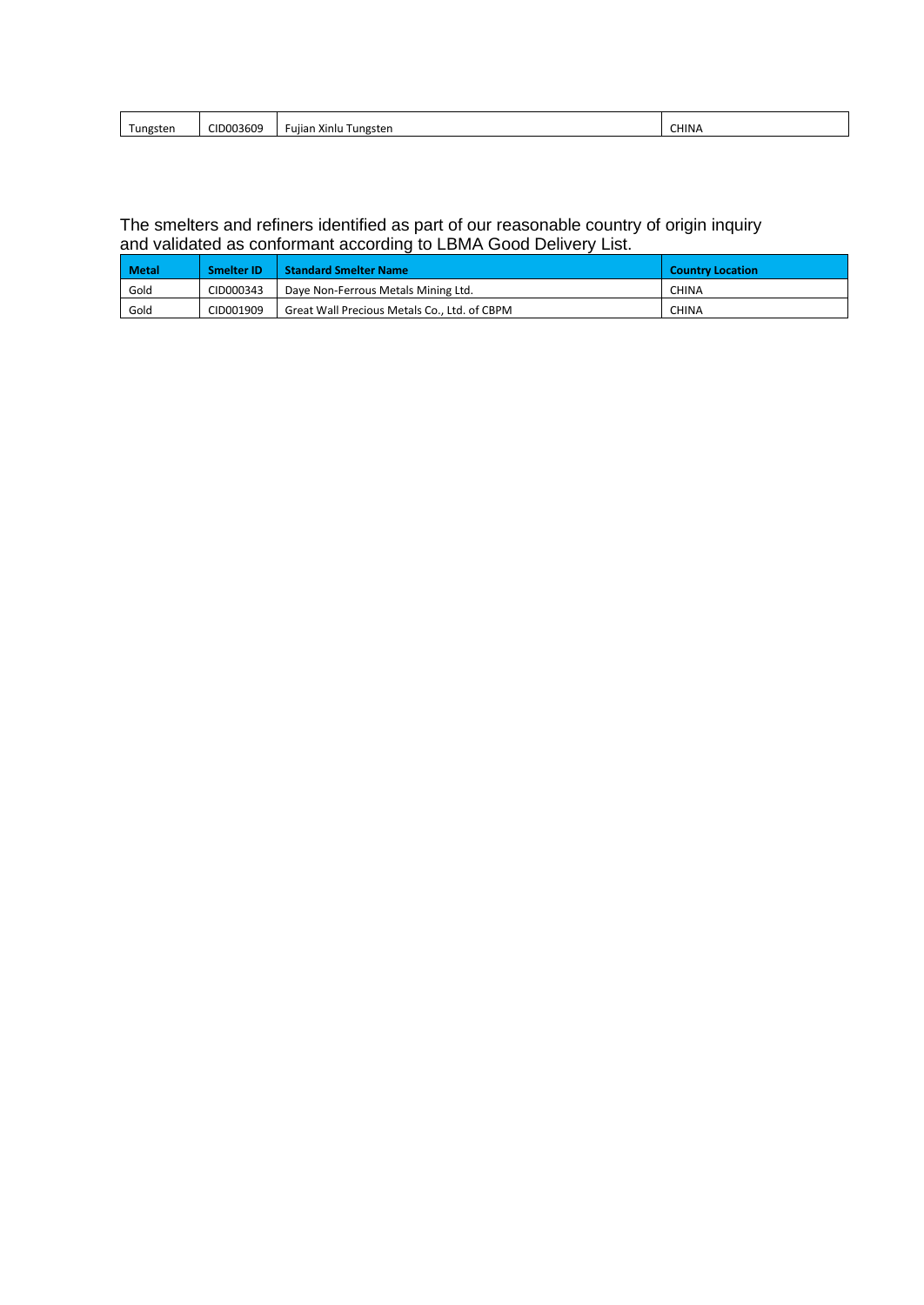# **RMAP Participating Processing Facilities**

| <b>Metal</b> | <b>Smelter ID</b> | <b>Standard Smelter Name</b>                                                           | <b>Country Location</b>   |
|--------------|-------------------|----------------------------------------------------------------------------------------|---------------------------|
| Gold         | CID002852         | GGC Gujrat Gold Centre Pvt. Ltd.                                                       | <b>INDIA</b>              |
| Gold         | CID003421         | C.I Metales Procesados Industriales SAS                                                | COLOMBIA                  |
| Gold         | CID003461         | Augmont Enterprises Private Limited                                                    | <b>INDIA</b>              |
| Gold         | CID003500         | <b>Alexy Metals</b>                                                                    | UNITED STATES OF AMERICA  |
| Gold         | CID003529         | Sancus ZFS (L'Orfebre, SA)                                                             | <b>COLOMBIA</b>           |
| Gold         | CID003615         | WEEEREFINING                                                                           | <b>FRANCE</b>             |
| Tin          | CID000448         | Estanho de Rondonia S.A.                                                               | <b>BRAZIL</b>             |
| Tin          | CID001305         | Novosibirsk Processing Plant Ltd.                                                      | <b>RUSSIAN FEDERATION</b> |
| Tin          | CID001428         | PT Bukit Timah                                                                         | <b>INDONESIA</b>          |
| Tin          | CID001486         | PT Timah Nusantara                                                                     | <b>INDONESIA</b>          |
| Tin          | CID002180         | Tin Smelting Branch of Yunnan Tin Co., Ltd.                                            | <b>CHINA</b>              |
| Tin          | CID002455         | CV Venus Inti Perkasa                                                                  | <b>INDONESIA</b>          |
| Tin          | CID002756         | Super Ligas                                                                            | <b>BRAZIL</b>             |
| Tin          | CID002816         | PT Sukses Inti Makmur                                                                  | <b>INDONESIA</b>          |
| Tin          | CID003380         | PT Masbro Alam Stania                                                                  | <b>INDONESIA</b>          |
| Tin          | CID003449         | PT Mitra Sukses Globalindo                                                             | <b>INDONESIA</b>          |
| Tin          | CID003486         | CRM Fundicao De Metais E Comercio De Equipamentos Eletronicos Do<br><b>Brasil Ltda</b> | <b>BRAZIL</b>             |
| Tin          | CID003524         | <b>CRM Synergies</b>                                                                   | <b>SPAIN</b>              |
| Tungsten     | CID003416         | NPP Tyazhmetprom LLC                                                                   | <b>RUSSIAN FEDERATION</b> |
| Tungsten     | CID003417         | Jingmen Dewei GEM Tungsten Resources Recycling Co., Ltd.                               | <b>CHINA</b>              |
| Tungsten     | CID003427         | Albasteel Industria e Comercio de Ligas Para Fundicao Ltd.                             | <b>BRAZIL</b>             |
| Tungsten     | CID003612         | 000 "Technolom" 2                                                                      | <b>RUSSIAN FEDERATION</b> |
| Tungsten     | CID003614         | 000 "Technolom" 1                                                                      | <b>RUSSIAN FEDERATION</b> |

Smelters and refiners identified as part of our reasonable country of origin inquiry and that have agreed to participate in the RMAP audit:

# **Processing facilities with no public participation in validation program whom we have requested to be removed from Nokia supply chain**

Together with our suppliers and industry cooperation, we will continue requesting participation in RMAP or an equivalent program or remove from the supply chain:

| <b>Metal</b> | <b>Smelter ID</b> | <b>Standard Smelter Name</b>                            | <b>Country Location</b>   |
|--------------|-------------------|---------------------------------------------------------|---------------------------|
| Gold         | CID000103         | Atasay Kuyumculuk Sanayi Ve Ticaret A.S.                | <b>TURKEY</b>             |
| Gold         | CID000180         | Caridad                                                 | <b>MEXICO</b>             |
| Gold         | CID000197         | Yunnan Copper Industry Co., Ltd.                        | <b>CHINA</b>              |
| Gold         | CID000522         | Refinery of Seemine Gold Co., Ltd.                      | <b>CHINA</b>              |
| Gold         | CID000651         | Guoda Safina High-Tech Environmental Refinery Co., Ltd. | <b>CHINA</b>              |
| Gold         | CID000671         | Hangzhou Fuchunjiang Smelting Co., Ltd.                 | <b>CHINA</b>              |
| Gold         | CID000767         | Hunan Chenzhou Mining Co., Ltd.                         | <b>CHINA</b>              |
| Gold         | CID000773         | Hunan Guiyang yinxing Nonferrous Smelting Co., Ltd.     | <b>CHINA</b>              |
| Gold         | CID000778         | HwaSeong CJ CO., LTD.                                   | KOREA, REPUBLIC OF        |
| Gold         | CID000927         | JSC Ekaterinburg Non-Ferrous Metal Processing Plant     | <b>RUSSIAN FEDERATION</b> |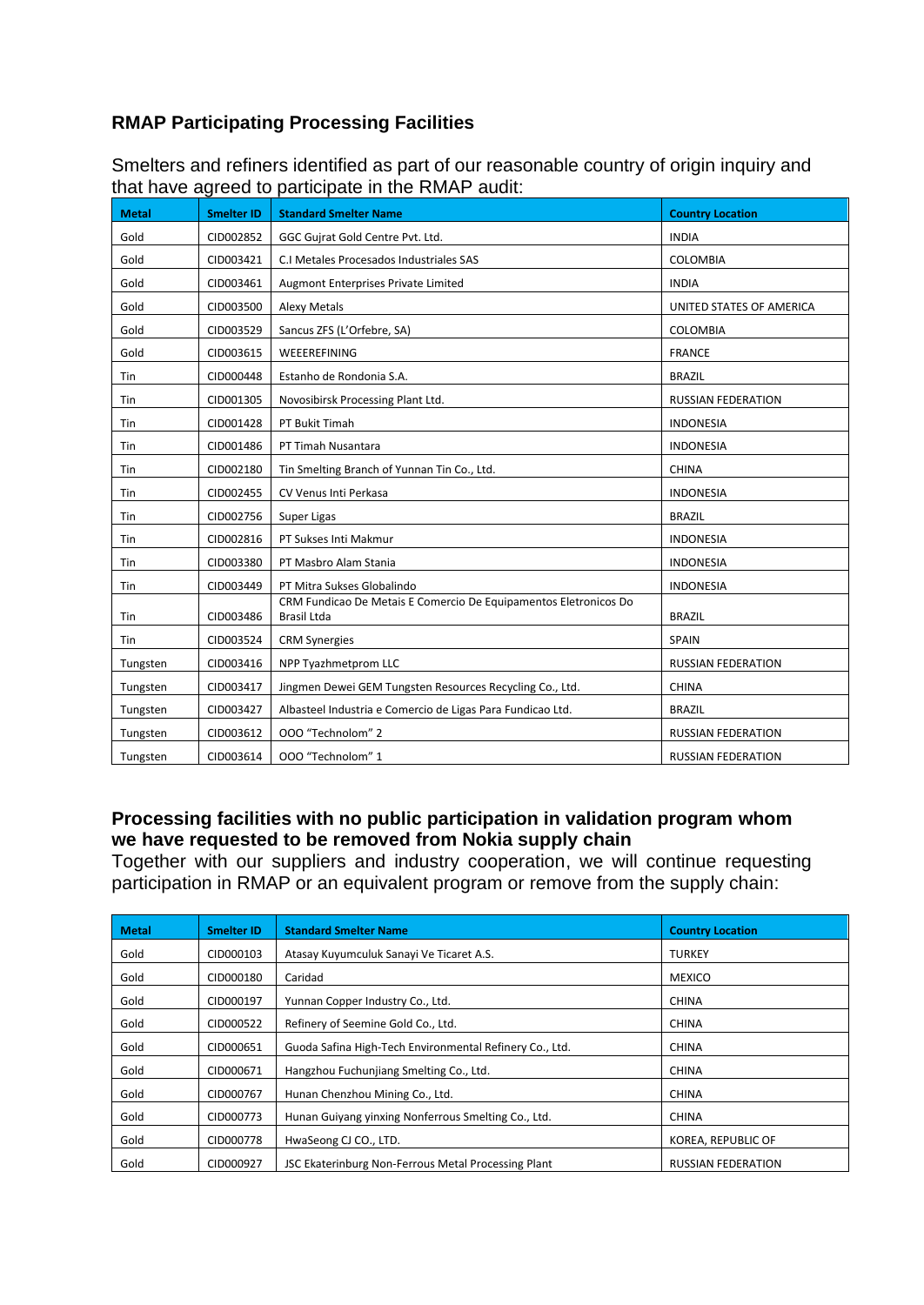| Gold | CID000956 | Kazakhmys Smelting LLC                                               | KAZAKHSTAN               |
|------|-----------|----------------------------------------------------------------------|--------------------------|
| Gold | CID001029 | Kyrgyzaltyn JSC                                                      | KYRGYZSTAN               |
| Gold | CID001032 | L'azurde Company For Jewelry                                         | SAUDI ARABIA             |
| Gold | CID001056 | Lingbao Gold Co., Ltd.                                               | <b>CHINA</b>             |
| Gold | CID001058 | Lingbao Jinyuan Tonghui Refinery Co., Ltd.                           | <b>CHINA</b>             |
| Gold | CID001093 | Luoyang Zijin Yinhui Gold Refinery Co., Ltd.                         | <b>CHINA</b>             |
| Gold | CID001362 | Penglai Penggang Gold Industry Co., Ltd.                             | <b>CHINA</b>             |
| Gold | CID001546 | Sabin Metal Corp.                                                    | UNITED STATES OF AMERICA |
| Gold | CID001562 | Samwon Metals Corp.                                                  | KOREA, REPUBLIC OF       |
| Gold | CID001619 | Shandong Tiancheng Biological Gold Industrial Co., Ltd.              | <b>CHINA</b>             |
| Gold | CID001947 | Tongling Nonferrous Metals Group Co., Ltd.                           | <b>CHINA</b>             |
| Gold | CID002282 | Morris and Watson                                                    | <b>NEW ZEALAND</b>       |
| Gold | CID002312 | Guangdong Jinding Gold Limited                                       | <b>CHINA</b>             |
| Gold | CID002515 | Fidelity Printers and Refiners Ltd.                                  | ZIMBABWE                 |
| Gold | CID002525 | Shandong Humon Smelting Co., Ltd.                                    | <b>CHINA</b>             |
| Gold | CID002527 | Shenzhen Zhonghenglong Real Industry Co., Ltd.                       | <b>CHINA</b>             |
| Gold | CID002562 | <b>International Precious Metal Refiners</b>                         | UNITED ARAB EMIRATES     |
| Gold | CID002563 | Kaloti Precious Metals                                               | UNITED ARAB EMIRATES     |
| Gold | CID002567 | Sudan Gold Refinery                                                  | SUDAN                    |
| Gold | CID002584 | Fujairah Gold FZC                                                    | UNITED ARAB EMIRATES     |
| Gold | CID002587 | Industrial Refining Company                                          | <b>BELGIUM</b>           |
| Gold | CID002588 | Shirpur Gold Refinery Ltd.                                           | <b>INDIA</b>             |
| Gold | CID002708 | Abington Reldan Metals, LLC                                          | UNITED STATES OF AMERICA |
| Gold | CID002850 | AU Traders and Refiners                                              | SOUTH AFRICA             |
| Gold | CID002853 | Sai Refinery                                                         | <b>INDIA</b>             |
| Gold | CID002857 | Modeltech Sdn Bhd                                                    | MALAYSIA                 |
| Gold | CID002865 | Kyshtym Copper-Electrolytic Plant ZAO                                | RUSSIAN FEDERATION       |
| Gold | CID002867 | Degussa Sonne / Mond Goldhandel GmbH                                 | <b>GERMANY</b>           |
| Gold | CID002872 | Pease & Curren                                                       | UNITED STATES OF AMERICA |
| Gold | CID002893 | <b>JALAN &amp; Company</b>                                           | <b>INDIA</b>             |
| Gold | CID003153 | State Research Institute Center for Physical Sciences and Technology | LITHUANIA                |
| Gold | CID003185 | African Gold Refinery                                                | UGANDA                   |
| Gold | CID003186 | <b>Gold Coast Refinery</b>                                           | <b>GHANA</b>             |
| Gold | CID003324 | QG Refining, LLC                                                     | UNITED STATES OF AMERICA |
| Gold | CID003348 | Dijllah Gold Refinery FZC                                            | UNITED ARAB EMIRATES     |
| Gold | CID003382 | CGR Metalloys Pvt Ltd.                                               | <b>INDIA</b>             |
| Gold | CID003383 | Sovereign Metals                                                     | <b>INDIA</b>             |
| Gold | CID003463 | Kundan Care Products Ltd.                                            | <b>INDIA</b>             |
| Gold | CID003487 | Emerald Jewel Industry India Limited (Unit 1)                        | <b>INDIA</b>             |
| Gold | CID003488 | Emerald Jewel Industry India Limited (Unit 2)                        | <b>INDIA</b>             |
| Gold | CID003489 | Emerald Jewel Industry India Limited (Unit 3)                        | <b>INDIA</b>             |
| Gold | CID003490 | Emerald Jewel Industry India Limited (Unit 4)                        | <b>INDIA</b>             |
| Gold | CID003497 | K.A. Rasmussen                                                       | <b>NORWAY</b>            |
| Gold | CID003540 | Sellem Industries Ltd.                                               | MAURITANIA               |
| Gold | CID003548 | MD Overseas                                                          | <b>INDIA</b>             |
| Gold | CID003557 | Metallix Refining Inc.                                               | UNITED STATES OF AMERICA |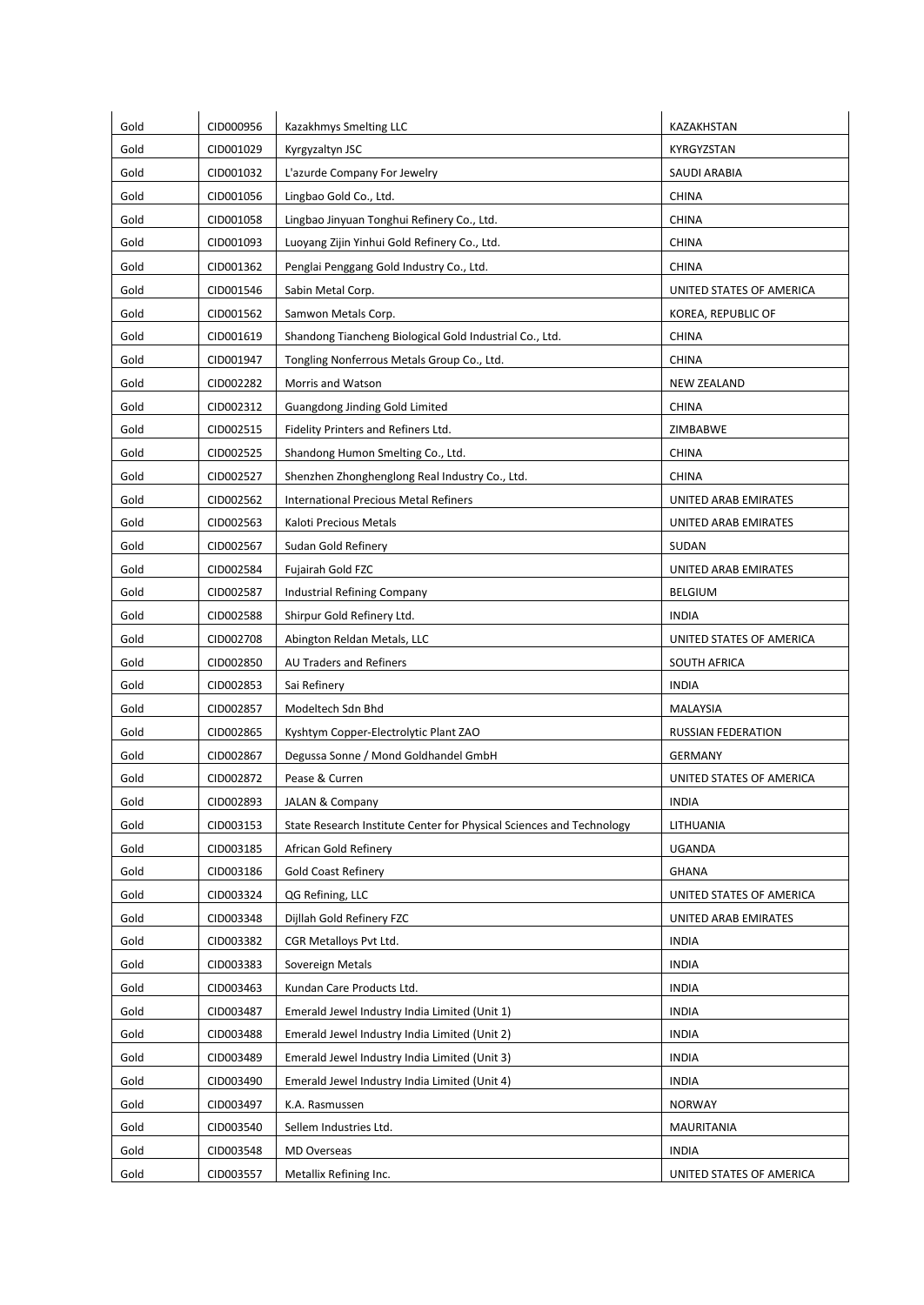| Gold       | CID003617 | <b>Value Trading</b>                                                                            | <b>BELGIUM</b>            |
|------------|-----------|-------------------------------------------------------------------------------------------------|---------------------------|
| Tin        | CID000309 | PT Aries Kencana Sejahtera                                                                      | <b>INDONESIA</b>          |
| Tin        | CID001421 | PT Belitung Industri Sejahtera                                                                  | <b>INDONESIA</b>          |
| Tin        | CID001457 | PT Panca Mega Persada                                                                           | <b>INDONESIA</b>          |
| Tin        | CID002015 | VQB Mineral and Trading Group JSC                                                               | <b>VIET NAM</b>           |
| Tin        | CID002478 | PT Tirus Putra Mandiri                                                                          | <b>INDONESIA</b>          |
| Tin        | CID002572 | Electro-Mechanical Facility of the Cao Bang Minerals & Metallurgy Joint<br><b>Stock Company</b> | <b>VIET NAM</b>           |
| Tin        | CID002573 | Nghe Tinh Non-Ferrous Metals Joint Stock Company                                                | <b>VIET NAM</b>           |
| Tin        | CID002574 | Tuyen Quang Non-Ferrous Metals Joint Stock Company                                              | <b>VIET NAM</b>           |
| Tin        | CID002703 | An Vinh Joint Stock Mineral Processing Company                                                  | <b>VIET NAM</b>           |
| Tin        | CID002858 | Modeltech Sdn Bhd                                                                               | <b>MALAYSIA</b>           |
| Tin        | CID003208 | Pongpipat Company Limited                                                                       | <b>MYANMAR</b>            |
| Tin        | CID003356 | Dongguan CiEXPO Environmental Engineering Co., Ltd.                                             | <b>CHINA</b>              |
| Tin        | CID003409 | Precious Minerals and Smelting Limited                                                          | <b>INDIA</b>              |
| <b>Tin</b> | CID003410 | Gejiu City Fuxiang Industry and Trade Co., Ltd.                                                 | <b>CHINA</b>              |
| Tungsten   | CID000281 | CNMC (Guangxi) PGMA Co., Ltd.                                                                   | <b>CHINA</b>              |
| Tungsten   | CID002313 | Jiangxi Minmetals Gao'an Non-ferrous Metals Co., Ltd.                                           | <b>CHINA</b>              |
| Tungsten   | CID003553 | Artek LLC                                                                                       | <b>RUSSIAN FEDERATION</b> |

# **Reasonable Country of Origin Inquiry**

In order to identify countries of origin, Nokia made use of Conflict Minerals templates provided by suppliers and aggregated country of origin information of smelters provided by RMI to its members. Based on these, the countries of origin of the Conflict Minerals in the Nokia supply chain may include:

The countries of origin for Gold may include: Argentina, Armenia, Australia, Azerbaijan, Benin, Bolivia (Plurinational State of), Botswana, Brazil, Bulgaria, Burkina Faso, Cambodia, Canada, Chile, China, Colombia, Costa Rica, Cote d'Ivoire, Cuba, Cyprus, Djibouti, Dominican Republic, Ecuador, Egypt, Eritrea, Ethiopia, Fiji, Finland, France, French Guiana, Georgia, Germany, Ghana, Guatemala, Guinea, Guyana, Honduras, Hungary, India, Indonesia, Italy, Ivory Coast, Japan, Kazakhstan, Kenya, Kyrgyzstan, Laos, Liberia, Liechtenstein, Madagascar, Malaysia, Mali, Mauritania, Mexico, Mongolia, Montenegro, Morocco, Mozambique, Myanmar, Namibia, Netherlands, New Zealand, Nicaragua, Niger, Nigeria, Oman, Papua New Guinea, Peru, Philippines, Portugal, Russian Federation, Rwanda, Saudi Arabia, Senegal, Serbia, Sierra Leone, Singapore, Slovakia, Solomon Islands, South Africa, South Korea, Spain, Sudan, Suriname, Swaziland, Sweden, Tajikistan, Tanzania, Thailand, Turkey, Uganda, United Kingdom of Great Britain and Northern Ireland, United States of America, Uruguay, Uzbekistan, Vietnam, Zambia, Zimbabwe.

The countries of origin for Tantalum may include: Australia, Bolivia, Brazil, Burundi, China, Colombia, Democratic Republic of the Congo, Ethiopia, France, Germany, India, Madagascar, Malaysia, Mozambique, Myanmar, Namibia, Nigeria, Russian Federation, Rwanda, Sierra Leone, Spain, Thailand, Uganda, United States of America, Zimbabwe.

The countries of origin for Tin may include: Australia, Belgium, Bolivia (Plurinational State of), Brazil, Burundi, China, Colombia, Democratic Republic of the Congo, Germany, Indonesia, Laos, Malaysia, Mongolia, Myanmar, Nigeria, Peru, Portugal, Russian Federation, Rwanda,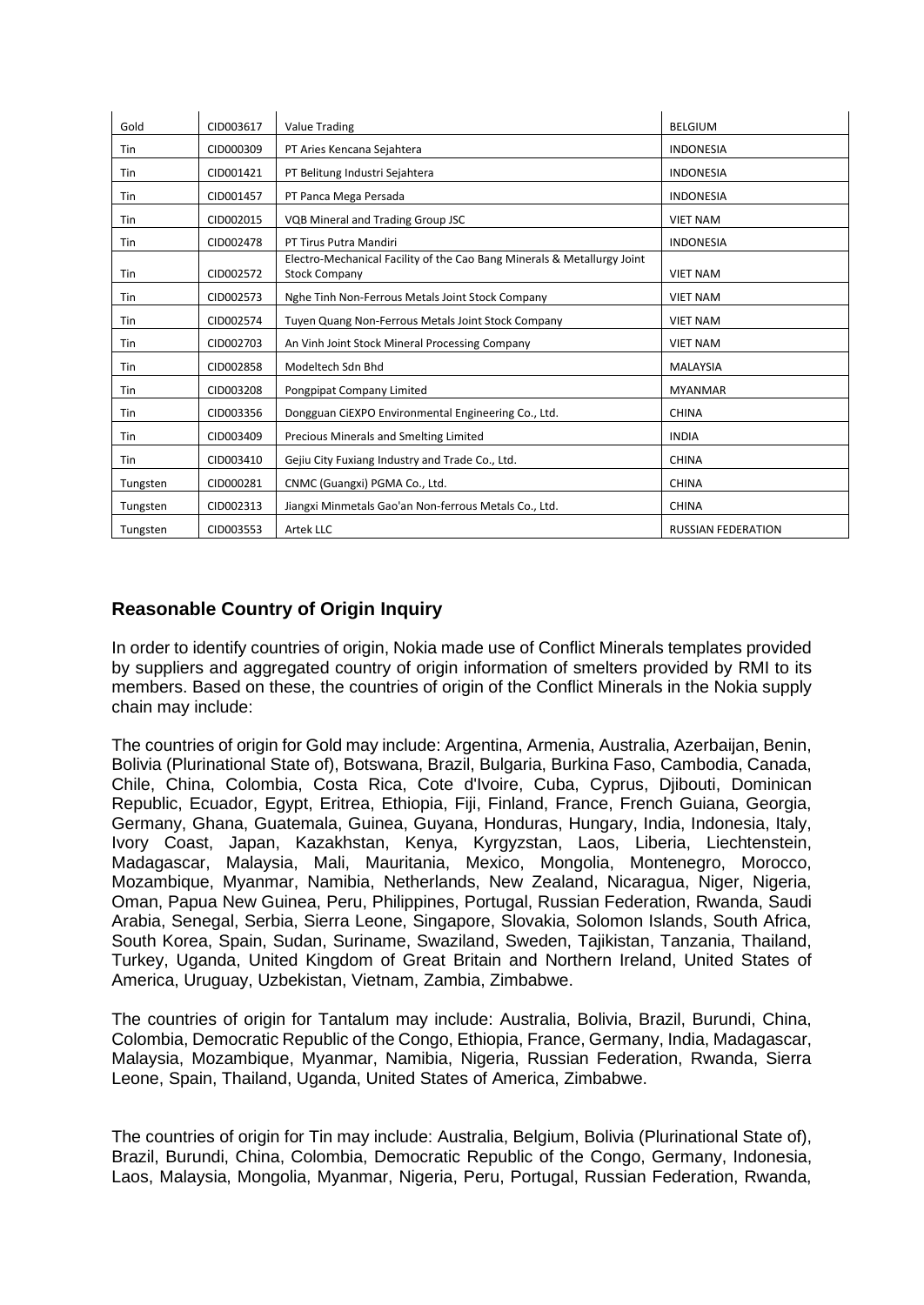South Korea, Spain, Taiwan, Thailand, Uganda, United Kingdom of Great Britain and Northern Ireland, United States of America, Venezuela, Vietnam.

The countries of origin for Tungsten may include: Australia, Austria, Bolivia, Brazil, Burundi, China, Colombia, Democratic Republic of the Congo, Kazakhstan, Kyrgyzstan, Malaysia, Mexico, Mongolia, Myanmar, Nigeria, Peru, Philippines, Portugal, Russian Federation, Rwanda, Spain, Thailand, Uganda, United Kingdom of Great Britain and Northern Ireland, United States of America, Uzbekistan, Vietnam, Zimbabwe.

Nokia supports seeking a sustainable solution to the issue of conflict minerals and aims to ensure responsible and conflict-free sourcing, thus supporting legitimate trade and positive development in the DRC and adjoining countries. Of Nokia's suppliers, 268 had reported smelters that process conflict minerals originating in one or more of the Covered Countries and 245 from other Conflict-Affected Countries and High-Risk Areas. Altogether 90 smelters in the consolidated smelter list (27% of identified smelters) were confirmed to process Conflict Minerals sourcing from the Covered Countries. As part of our due diligence, we have followed up with all such suppliers to verify whether the smelters that sourced Conflict Minerals from Covered Countries are compliant smelters under the RMAP. 80 smelters were found to be conformant and 4 active in the RMAP validation process. 34 of these (10% of all identified smelters) were sourcing from the DRC. We believe this is a positive development for the countries whose livelihood depends on these efforts continuing. For five of the smelters we cannot rule out that they source from the Covered Countries due to their geographic proximity, and we will continue to take further due diligence efforts in 2022 with regard to those smelters.

### **Extending Due Diligence to Cobalt**

In 2021 we also undertook a mapping of cobalt in our components based on material declarations for product parts. We addressed 65 relevant suppliers about our requirements regarding cobalt and engaged them to conduct due diligence over the cobalt supply chain. As a result, we have been able to identify 63 cobalt smelters in our cobalt supply chain, out of which 38 have gone through the Responsible Minerals Assurance Program and have either Conformant or Active status. Similarly to 3TG Due Diligence, we have provided individual feedback to all of the relevant suppliers, including asking them to source from Conformant smelters or help to receive the commitments to participate in Responsible Minerals Assurance Program and continued to contribute to industry outreach to Cobalt smelters.

| Target for 2021                                                                                                                                                                                                       | Progress in 2021                                                                                                                                                                                                                                                                                                                                                                                                                                                                                                                                                          |
|-----------------------------------------------------------------------------------------------------------------------------------------------------------------------------------------------------------------------|---------------------------------------------------------------------------------------------------------------------------------------------------------------------------------------------------------------------------------------------------------------------------------------------------------------------------------------------------------------------------------------------------------------------------------------------------------------------------------------------------------------------------------------------------------------------------|
| Engaging in further awareness raising and<br>diligence capability<br>building<br>efforts<br>due<br>collaboration with<br>relevant<br>jointly<br>in.<br>stakeholder forums and/or independently<br>with our suppliers; | All suppliers that are not yet fully compliant with Nokia<br>expectations were followed up with one to one<br>feedback. In addition, live webinars were conducted to<br>suppliers with high or medium risk. Significant effort<br>was also spent on improving the quality and<br>completeness of supplier reporting, turning supplier<br>declarations from company to Nokia relevant product<br>scope. This has helped to eliminate erroneous smelter<br>data from our reports. Suppliers were also<br>encouraged to participate in industry forums and<br>collaboration. |
| Requesting non-conformant suppliers<br>to<br>improve quality of the reporting and to<br>finalize the phase out of the non-conformant<br>smelters;                                                                     | In 2021, Smelter mapping by our suppliers was<br>completed at 97% on average (Tantalum 96%, Tin<br>97%, Tungsten 96%, Gold 97%). 100% of<br>the smelters from which our suppliers sourced<br>tantalum were conflict-free, for tungsten 94% of<br>smelters were conflict-free and for tin 83% and for                                                                                                                                                                                                                                                                      |

#### **Progress on Commitments made in 2021 Conflict Minerals Report**